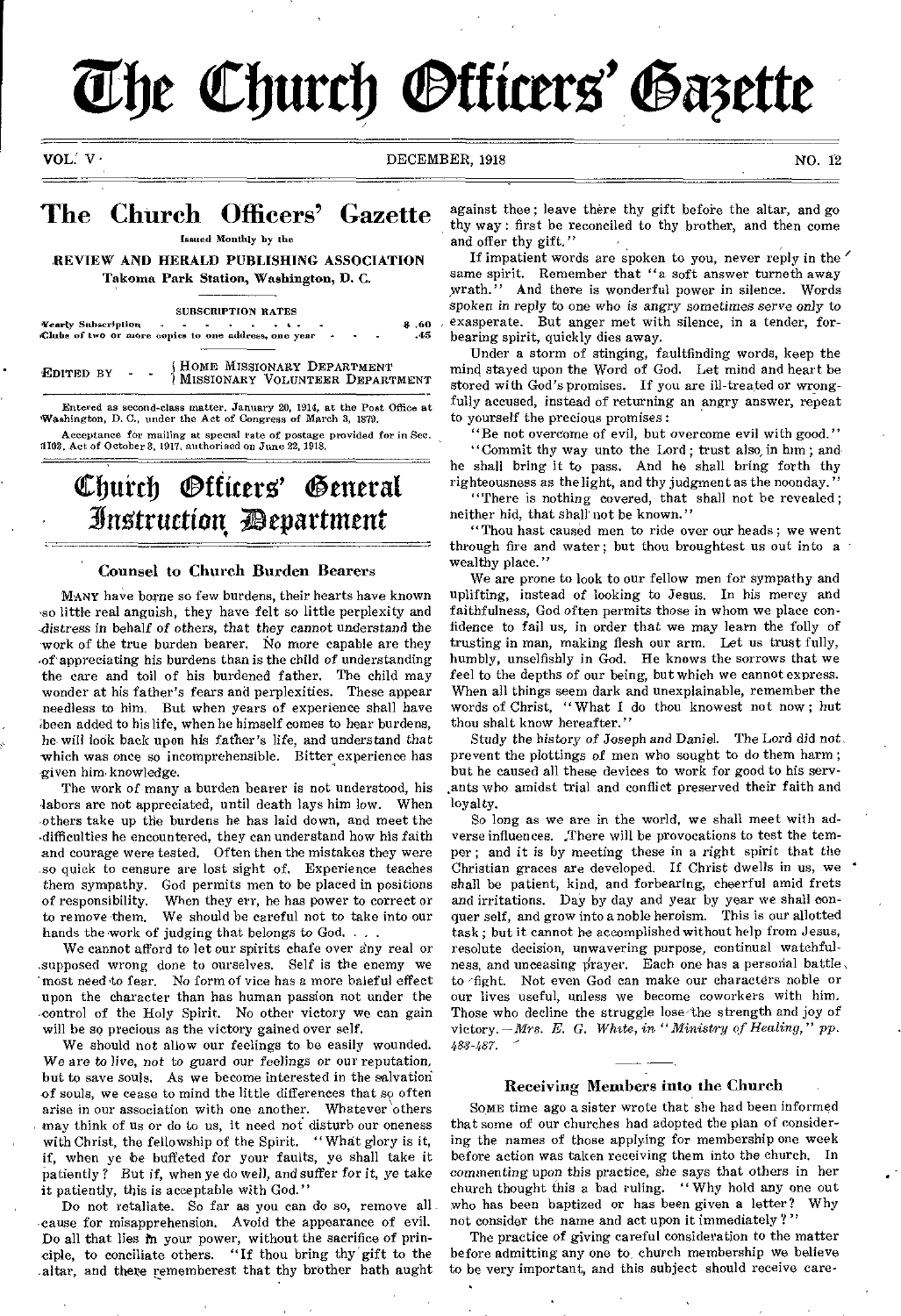ful consideration by every Seventh-day Adventist church everywhere.

To hold open a name for one week is not so serious a matter. It gives every member of the church opportunity to carefully and prayerfully consider the move, and in case there is any question in the mind of any member as to the Christian experience of the candidate, he can satisfy himself either by visiting with the individual himself, or in some other proper way seeking to clear away the difficulty that may be in his mind regarding the case, It is much more praiseworthy to look into these things *before* an individual is taken into church fellowship than *afterward.*  If the member be true and loyal, no injustice is done him by asking him to wait one week for the action of the church. If it should happen that the person under consideration is not true to some point of the message, much injustice to the church may be avoided by postponing action.

In this connection it might be in place to mention that ministers examining candidates for baptism should be careful to make a thorough examination. Haste at this point may entail much trouble upon the church later. Baptized jewelry and feathers, or the love of these things in the heart, and disbelief of the Testimonies bring forth afterward in the church a harvest that in no way belongs to the fruits of the Spirit.

The following testimony, written to guard in the selecting of proper persons for church elders, is to the point concerning the exercise of care as to who are admitted into the fellowship of the church, and what is sanctioned by it :

"The gospel net gathers both good and bad. It takes time for character to be developed; there must be time to learn what men really are. The family of the one suggested for office should be considered. Are they in subjection? Can the man rule his own house with honor? What character have his children ? Will they do honor to the father's influence? If he has no tact, wisdom, or power of godliness at home, in managing his own family, it is safe to conclude that the same defects will be carried into the church, and the same unsanctified management will be seen there. It will be far better to criticize the man *before* he is put into office than *afterward ;* better to pray and counsel before taking the decisive step, than to labor to correct the consequences of a Wrong move. "— " *Testimonies for the Church," Vol. V, p. 618.* 

Thus in receiving members into the church, it will be better to pray and counsel over it "before taking the decisive step, than to labor to correct the consequences of a wrong move" a long time afterward. T. E. Bowen. wrong move" a long time afterward.

#### What Christ's Love and Life Mean to Us

THE loveliness of the character of Christ will be seen in his followers. It was his delight to do the will of God. Love to God, and zeal for his work, constituted the controlling power in our Saviour's life. Love beautified and ennobled all his actions. Love is of God. The unconsecrated heart cannot originate or produce it. It is found only in the heart where Jesus reigns. " We love him, because he first loved us." In the heart renewed by divine grace, love is the principle of action. It modifies the character, governs the impulses, controls the passions, subdues the enmity, and ennobles the affections. This love, cherished in the soul, sweetens the life, and sheds a refining influence on all around; for-love is the fulfilling of God's law.

By beholding we are changed. How much easier it would be for all Christians if they would daily take time to study God's Word, A half hour every day with God would make us so familiar with God's voice that we should recognize it in all our experiences, even as did Moses, Paul, and Philip the evangelist.

Had the Jewish rulers been familiar with the Scriptures in the days of Christ, they would not have asked, "Who is this ?" at the time of Christ's triumphal ride into Jerusalem ; they would have recognized him as the One to whom Jere-

miah the prophet referred as "The Lord Our Righteousness." Jer.23: 6. Already Christ had told them: " Search the Scriptures ; for in them ye think ye have eternal life ; and they are they which testify of me" (John 5:39), but they would not believe. Paul tells us that the gospel of Christ. "is the righteousness of God revealed from faith to faith  $z$ as it is written, The just shall live by faith." Rom. *1:17.*  Just before his crucifixion, Jesus stated : "I am the way, the truth, and the life." John 14:6. The sinner, though. alive physically, is dead spiritually, -" dead in trespassesand sins " (Eph. 2:1; Col. 2:13),  $-$  and is in subjection to Satan and under the condemnation of God. He has no spiritual life. His heart never beats with love to God; he never ministers to a fellow being out of pure love of Christ. But faith in the Saviour's death is his only way to life. Believing that Jesus, the Christ, atoned for his sins, he is born again. 1 John 5: 1. He has a new existence. He begins to know the meaning of the words, "God bath given to us eternal life, and this life is in his Son." 1 John 5:11.

Christ took our place of death and gave us his place of life ; he took our place of sinfulness and gave us his place of righteousness.

Christ became the Son of man that we might become the children of God (1 John 3:2).

He became a partaker of our human nature ( Heb. 2:9) that we might be partakers of his divine nature ( 2 Peter 1:4).

He was born in a manger (Luke 2:7) that we might live in a mansion ( John 14:2 ).

He was made sin that we might be made the righteousness of God ( 2 Cor. 5: 21).

He took our sickness to give us his health. Matt. 8:16,17.

He was weary ( John 4:6) that he might give us rest ( Matt. 11:28 ).

He was exceeding sorrowful ( Matt. 26: 38 ) that we might have exceeding great joy ( John 15:11 ).

He was condemned (Luke 23:24) that for us there might be no condemnation ( Rom. 8: 1).

He became poor that we might be rich (2 Cor. 8: 9 ).

When as erring, sinful beings, we come to Christ and become partakers of his pardoning grace, love springs up in the heart. Every burden is light; for the yoke that Christ Every burden is light; for the yoke that Christ imposes is easy. Duty becomes a delight, and sacrifice a. pleasure. The path that before seemed shrouded in darkness, becomes bright with beams from the Sun of Righteousness. **• MORRIS LUKENS.** 

#### Study at Home

*IF* you cannot go to school, you can study at home and make as good improvement as you could in school, in proportion to the time you can devote to study. The certificates of credit of the Fireside Correspondence School are recognized<br>by all Seventh-day Adventist schools, and  $i$ <sup>1</sup> I believe your school is conferring an inestimable benefiting<br>upon our people.'' Write today for information about sub-<br>jects, prices, and how to earn your tuition. Address : C. C.<br>Lewis, Principal, Fireside Corres Lewis, Prin<br>Park, D. C.

#### New Correspondence School Studies

Bible Readings.—How to prepare and conduct them.<br>For laymen and laymen's Bible classes. Recommended by the Home Missionary and Young People's Departments of the General Conference. Ten lessons.

First Aid. -- For all who desire to learn how to administer<br>first aid to the wounded, especially men subject to draft who<br>wish to enter the Hospital Corps and women who want to<br>take the Government training course for nurs

*New Testament Epistles.—* A telescopic, outline view of the epistles of the New Testament, such as is usually given in our colleges. Forty lessons.

For particulars, address The Fireside Correspondence School, Takoma Park, D. C.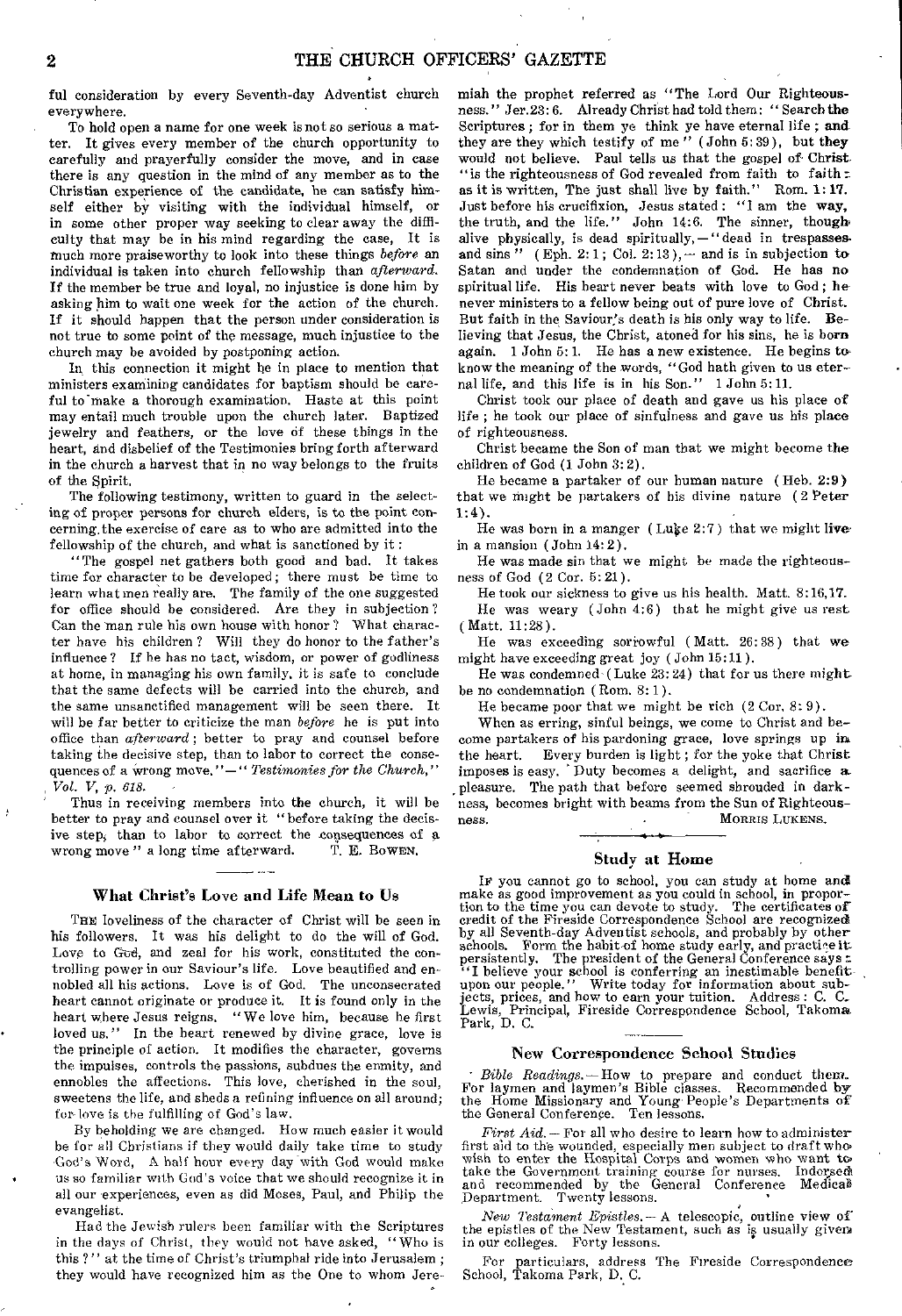## **Home Missionary Department**

#### Suggestive Program for Fourth Sabbath Home Missionary Service

#### (To be held December 28)

OPENING SONG: "Hymns and Tunes," No. 85; "Christ in Song," No. 689. Prayer.

Scripture Reading: Psalms 103. Song : "Hymns and Tunes," No. 1147 ; "Christ in Song," No. 845.

Reading : The Review for 1919.<br>
Special Music.<br>
Reading : The Review and Herald.<br>
Reading : "The Messenger of Light."<br>
Reading : Special Offer.<br>
Closing Song : "Hymns and Tunes," No. 1362; "Christ<br>
in Song," No. 907.

Benediction.

#### Note to the Leaders

Put forth every possible effort to make this program count in placing the *Review* and *Herald* in every family of Sabbath keepers. Appoint good readers, and have blanks in read-iness to secure the order at the close of the service. Payment can be made later.

#### The "Review" for 1919

THERE has been committed to Seventh-day Adventists a message for all nations, kindreds, and tongues. That message has already gone out into all the world. Mission stations have been established, and believers have been developed, in every portion of the earth. Notwithstanding the disturbed conditions throughout the world in consequence of the Great War, the message of the coming of the Lord has not been retarded. Rather, the very conditions which exist have created' in the minds of men a desire for a knowledge of the things which are soon to come upon the earth.

The *Advent Review and Sabbath Herald* for the coming year, as in all the years of the past, will endeavor faithfully to chronicle the progress of this movement. This periodical is the official religious newspaper of the church, having correspondents in every mission field, who regularly report the progress of the work in their territory. Our church paper is also set for the defense of the gospel, for the propagation of the faith once delivered to the saints. endeavor in the year to come to proclaim this message with no uncertain sound. Standing as an exponent of a great religious movement, it must of necessity deal with all lines of religious activity, affording instruction suited to the development of Christian experience; it will also discuss problems relating to the home life, to the physical health, to the education of the mind. In the very nature of the case, it must include in its scope a discussion of the problems pertaining to man's spiritual, mental, and physical development. The editors of the paper' cannot accomplish this great object of themselves. They appreciate, therefore, the' valuable help which they are able to secure from their readers.

We are pleased to announce the following special features for the make-up of the *Review* during 1919 :

*1. Bible Studies.* —Four great lines of Bible study will be presented, following each other in consecutive order throughout the year. These studies will be made intensely practical in their relation to the present needs of the church, making an appeal not alone to the judgment in logical reasoning, but to the heart and to the spiritual life as well. These studies are as follows :

a. The Second Coming of Christ, by Elder M. C. Wilcox, for years editor of the *Signs of the Times,* and at present book and general editor at the Pacific Press.

b. The Law and the Sabbath, by Elder S. M. Butler, dean of the School of Theology of the Washington Missionary College.

e. The Sanctuary, by Elder G. B. Starr, a man of long experience in Bible and evangelical work, now connected with the Loma Linda Sanitarium.

*d.* The Nature of Man, by Elder F. M. Burg, professor of Biblical exegesis in the College of Medical Evangelists, Loma Linda, Cal.

*2. Studies in the Testimonies.* —The studies in the Testimonies which we have printed for the last year have been 'greatly appreciated, dealing as they have with the various phases of church life and Christian experience. Brother T. E. Bowen, assistant secretary of the General Conference, Will furnish these studies for the coming year.

*3. Articles from the Pen of Mrs. E. G. White,* —Some of the stirring articles published back in the 90's by Sister White will be reprinted in the columns of the REVIEW. These will be found especially appropriate for the critical period through which the church is passing. These articles will be published every other week, alternating with "Studies in the Testimonies."

*4. Studies on Health and Temperance.* —There will be furnished an excellent series of studies on this subject, by a leading physician of the denomination. These studies will be practical, and adapted to the common, everyday life of our readers. Brother L. A. Hansen, a graduate nurse of long experience, will furnish frequent practical health suggestions. These articles for the conservation of health will repay a thousand time's a careful perusal.

*5. Official Communications from the General Conference.*  These were never so important as they will be during the year to come, in the great crisis through which the world is passing. Elder A. G. Daniells, as president of the General Conference, and Elder W. T. Knox, as treasurer, will have much to say in the way of instruction and appeal with respect to the issue before us.

*6: Critical Studies in the Original of Difficult Texts.* — Prof. L. L. Caviness, associate editor of the REVIEW, is a master of-the Greek text, having taught this and other languages in our schools for eight or nine years, and his studies will throw much light upon the original meaning of some scriptures of difficult or ambiguous meaning.

*7. The Great Unentered Fields,* by C. C. Crisler, assistant secretary of the General Conference for the Asiatic field. It is not enough for us to consider what we have done in the mission fields of the world ; it is well for us to study the fields yet unentered. In bringing before us the needs of these fields, Brother Crisler will sound a clarion call to greater and broader service.

*8. Studies for Young People on Foreign Missions,* by Elder J. L. Shaw; associate secretary of the General Conference. Brother Shaw's long experience as a missionary in South Africa and India, and his general knowledge of foreign-mission problems, will enable him to present a series of- studies in the development of modern missions which will be of real value.

*9. Letters from the Orient.*—Elder I. H. Evans, vicepresident of the General Conference for eastern Asia, will, furnish us with frequent letters from the great Far East, reflecting the current of religious thobght in that part of the world and the progress being made by the advent message.

*10. Letters from' the Neglected Continent,* by Elder 0. Montgomery, vice-president of the General Conference for the great South American field.

*11. Observations in Australia and the Far East.* —These, written in his usual graphic style, with other valuable articles, will be furnished by Elder W. A, Spicer, secretary of the General Conference and associate editor of the REVIEW.

*12. Notes of Travel,* by Elders E. E. Andross and C. W. Flaiz. These General Conference brethren will visit China, Japan, Korea, and other countries in the Orient.

*13. Questions of Church Relationship.* —Elder G. B. Thompson will consider the subjects of *khurch* organization,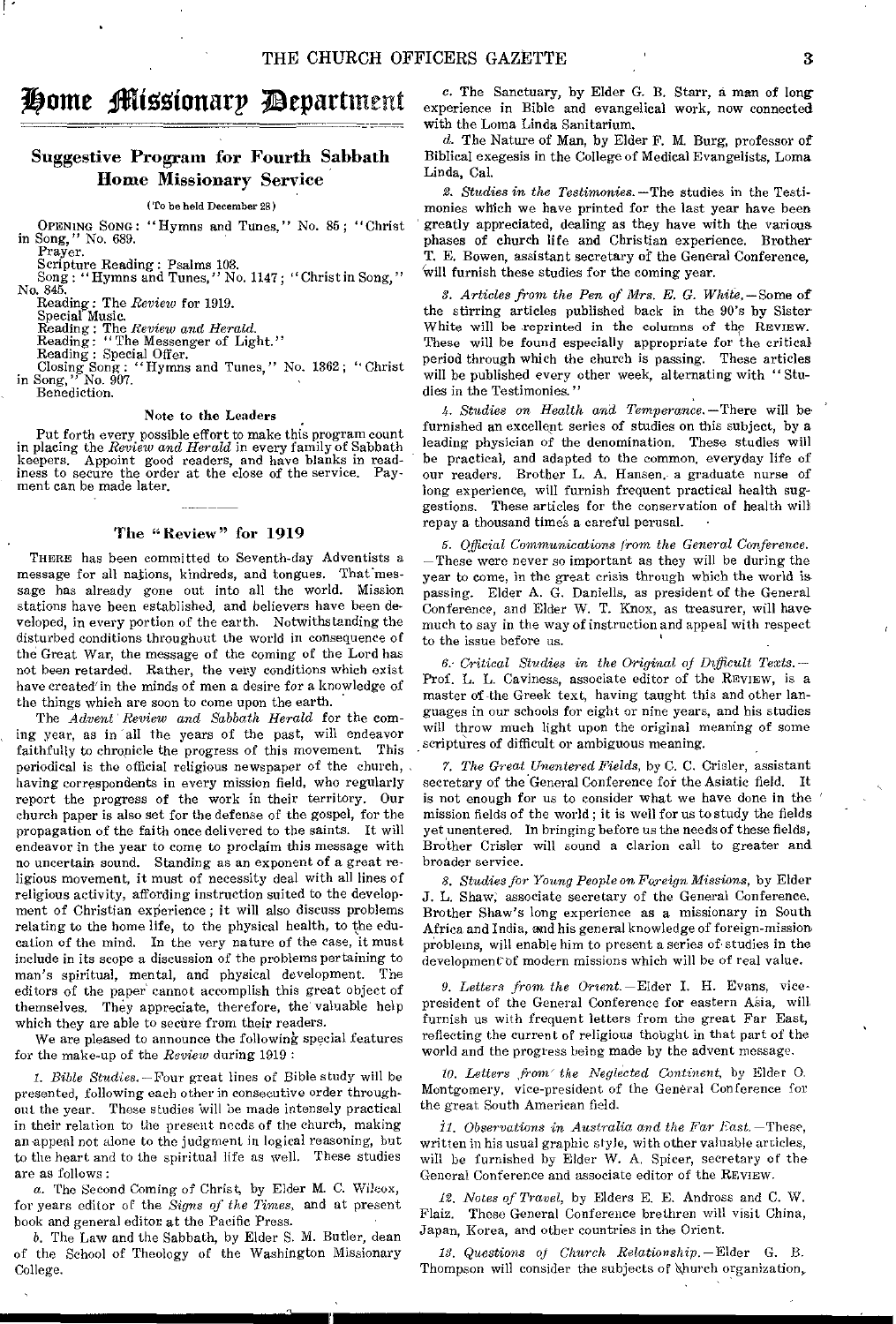church discipline, church ordinances, — such as baptism, the communion, etc., — the mutual relationship existing between church officers and church members, church obligations, such as tithing. Elder Thompson's *long* experience in church work will enable him to discuss these questions with profit to all our readers.

*94. General Reports from the Great Mission Fields. —* In addition to these special reports, we shall present in' our department, "In Mission Lands," as in the past, reports from our representatives in the various mission fields where they are operating.

*15. Brief Reprints of Articles by Some of the Early Pioneers in This Movement. —* Elders Joseph Bates, J. N. Andrews, James White, J. H. Waggoner, R. F. Cottrell, Uriah Smith, and George I. Butler have written in years gone by many stirring appeals, which could profitably and appropriately be reproduced in the columns of our church paper during the year to come. " He being dead yet speaketh."

*16. Current Events and Issues in the World and in the Church* will be presented from week to week by the editor of the REVIEW.

*17. Our Homes Department.—* An effort will be made to make this department one of profit and practical benefit to every member of the home. We have already received from our contributors a goodly number of practical articles, and have been promised valuable help from others.

*18. General Articles. —* As in the past, we shall endeavor to present from week to week articles breathing the spirit of this message. Elders S. N. Haskell and J. 0. Corliss, so long associated with this movement, Dr. D. H. Kress, Elders R. D. Quinn, J. M. Hopkins, E. H. Gates, and other writers from various parts of the field, will have many good things to present to us during the coming year.

*19. General Conference Departmental Matters.* — In the interests of the great departments of the General Conference, such as the Educational, Publishing, Medical, the Bureau of Home Missions, Religious Liberty, Home Missionary, Missionary Volunteer, etc., there will appear reports as usual. The secretaries of these departments will have much valuable information from time to time relating to the work, to place before our readers.

*20. Three Special Numbers. —* Three great special numbers of the *Review,* devoted to the interests of our institutional work, will be issued during 1919, as follows :

a. Special number relating to the work of our sanitariums.

b. Special educational number.

c. Special number in the interests of the publishing work. We believe that it is safe for us to say that no Seventhday Adventist can keep abreast of this movement unless he reads our church paper for the year to come. This is the one paper published by the denomination which keeps him in touch with the various departments of our church work. The *Review* is emphatically the great religious newspaper of this movement. As such it should be found in the home, and should be read regularly by every Seventh-day Adventist.

#### The "Review and Herald"

THERE is no periodical like the *Review and Herald;* no other can take its place, and there has been no attempt to duplicate it. For this reason a subscription to any other paper does not bring the results that are brought by taking this, our church paper.

The *Review* was at first small, and was printed under another name. The first number was entitled "The Present Truth," and was issued in July, 1849. It was published under this name for nearly one and a half years ; then the name was changed to "The Second Advent Review and Sabbath Herald." The first number after this change was issued in The first number after this change was issued in November, 1850. For sixty-eight years the name has remained practically unchanged. The message it has borne

has also remained the same, only as it has been brightened by the fulfilment of the Bible predictions often given in its pages.

For about fifty years Elder. Uriah Smith was its editor ; and it is safe to say that since modern printing has been in use, few editors have arisen that were his equal. God made the choice, and blessed the church paper he had planted among his people.

My parents were regular subscribers before my birth, and though we did not have church privileges while we were growing up, the *Review* was more than a living minister could have been. It brought to us the knowledge of the steady growth of this remnant people. As children we were constantly influenced by its teachings, and as we grew to years of understanding, we accepted the truths so ably taught by many writers in its pages, which were sacred to us.

Dear parents, you have prayed that God would keep your children, as they grew to manhood and womanhood, true to this message. I know of no agency that, under God, will do more to answer your prayers, than this faithful sentinel in your homes. Memory recalls how, though seemingly thoughtless children, we used to miss the *Review,* if for any reason a number was not received.

- Few who regularly take the *Review* fall away. The records show this to be true. A large per cent of those who do not read the *Review—* our only church paper—do fall away, or remain among the weak ones.

I have been instrumental in bringing several companies into the truth. Where I succeeded in placing the *Review* in the homes of these converts, I felt sure that they would remain firm, and grow. Where I could not get the *Review* into the homes of some who had been accepted with the rest, experience told me that they were still in the balance, and would likely fall away.

If you are not receiving the *Review,* subscribe now, and get the benefit of the special offer of the *Review* for fourteen months for one year's subscription. Soon its visits will cease, but it will do its part to prepare us, our children, and other loved ones for the days that will intervene between its last visit and the coming of our Saviour. No family can afford to be without it now.— *Clarence Santee, in Pacific Union Recorder.* 

#### "The Messenger of Light"

THE *Review* is a valuable paper; it contains matters of great interest to the church, and should be placed in every family of believers. If any are too poor to take it, the church should, by subscription, raise the amount of the full price of the paper, and supply the destitute families. How much better would this plan be than throwing the poor upon the mercies of the publishing house or the tract and missionary society. . .

Our people should make greater efforts to extend the circulation of the *Review.* If our brethren and sisters would only manifest greater earnestness and put forth more persevering efforts to accomplish this, it would be done. Every family should have this paper. And if they would deny themselves their darling luxuries, tea and coffee, many who do not now have its weekly visits might pay for the messenger of light to come into their household. Almost every family takes one or more secular papers, and these frequently contain love stories and exciting tales of villainy and murder which injure the minds of all who read them. Those who consent to do without the *Review and Herald* lose much. Through its pages, Christ may speak to them in warnings, in reproofs and counsel, which would change the current of their thoughts, and be to them as the bread of life.-- " *Testimonies for the Church," Vol. IV, pp. 598, 599.* 

#### Special Offer

THERE are many Seventh-day Adventist homes where our valuable church paper is not a regular weekly visitor. Our

*(Concluded on page 7)*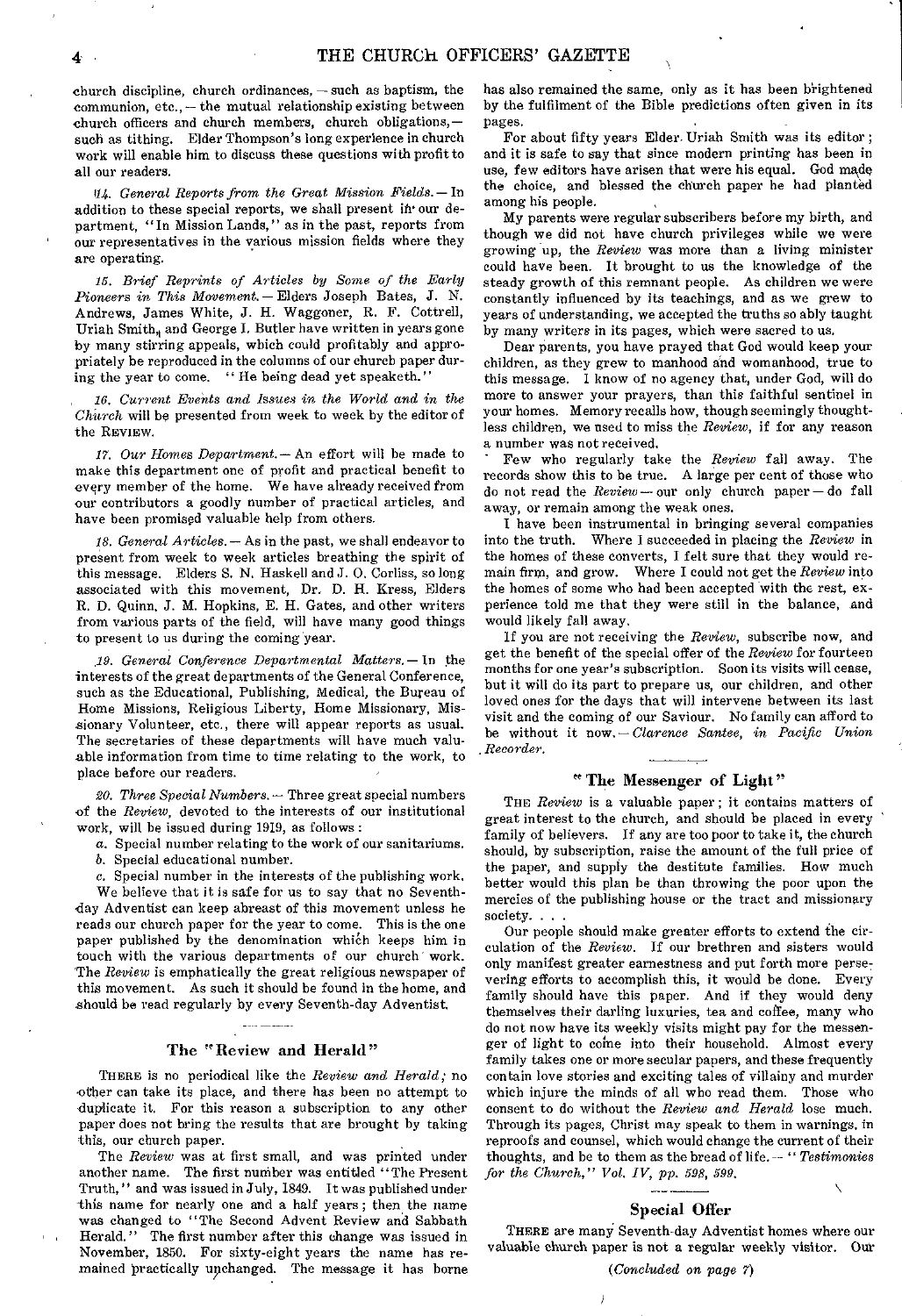#### MISSIONARY MEETINGS

#### Suggestive Program for First Week

Opening Exercises: Song; Season of Prayer; Minutes; Scripture Reading, 1 Corinthians 13; Song. Reading: Should We Own and Read the Testimonies?

Take Orders for the Testimonies. , Reports of Work Done.

Plans for Work.

Closing Song.

#### Note to the Leaders'

The Home Missionary Department goal for the sale of the Testimonies this year is 5,000 full sets. We had passed the 4,000 mark by September 1. The sales for the past eight Years have been as follows: 1910, 541 sets; 1911, 598 sets; 1912, 644 sets; 1913, 558 sets; 1914, 1,220 sets; 1915, 2,481 sets; 1916, 1,393 sets; and 1917, 1,982 sets. We would suggest that a canvass be made of every fam-

ily, and that they be encouraged to place their order now for a full set. The books cost \$6.80 a set for the cloth binding, and \$10,20 for the red leather; postage extra.

#### Should We Own and Read the Testimonies?

WE read in Revelation 12: 17: "The dragon was wroth with the woman, and went to make war with the remnant of her seed, which keep the commandments of God, and have the *testimony* of Jesus Christ." And in Revelation 19: 10, we learn from the words of the angel that "the testimony of Jesus is the spirit of prophecy."

us is the spirit of prophecy."<br>The more we study this scripture in the light of present conditions and personal experience, the more convinced we are that this scripture must be interpreted literally. The remnant people have the testimony of Jesus, or the spirit of prophecy.

"The volumes of Spirit of Prophecy, and also the Testimonies, should be introduced into every Sabbath-keeping family, and the brethren should know their value and be urged to 'read them. . . . They should be in the library of every family, and read again and again. Let them be kept where they'can be read by many, and let them be worn out in being read by all the neighbors.

" There should be evening readings, in which one should read aloud to those assembled at the winter fireside. There is but little interest manifested to make the most of the light given of God. Much of it is concerning family duties, and instruction is given to meet almost every case and circumstance. Money will be expended for tea, coffee, ribbons, ruffles, and trimmings, and much time and labor spent in preparing the apparel, while the inward work of the heart *is* neglected. God has caused precious light to be brought out in publications, and these should be owned and read by every family. Parents, your children are in danger of going contrary to the light given of Heaven, and you should both purchase and read the books; for they will be a blessing to you and yours. You should lend the Spirit of Prophecy to your neighbors, and prevail upon them to buy copies for themselves. Missionaries for God, you should be earnest, active, vigorous workers.

" Many are going directly contrary to the light which God has given to his people, because they do not read the books which contain the light and knowledge in cautions, reproofs, and warnings. The cares of the world, the love of fashion, and the lack of religion, have turned the attention from the light God has so graciously given, while books and periodicals containing error are traveling all over the country. Skepticism and infidelity are increasing everywhere. Light so precious, coming from the throne of God, is hid under a bushel. God will make his people responsible for this neglect. An account must be rendered to him for every ray of light he has let shine upon our pathway, whether it has been improved to our advancement in divine things, or rejected because it was more agreeable to follow inclination."— *"Testimonies for the Church," Vol. IV, pp. 390, 391.* 

One stood by my side, and said: ' God has raised you up, and has given you words to speak to the people and to reach hearts, as he has given to no other one. He has shaped your testimonies to meet cases that are in need of help. You must be unmoved by scorn, derision, reproach, and censure. In order to be God's special instrument, you should lean to no 'one, but hang upon him alone, and, like the clinging vine, *let your* tendrils entwine about him. He will make you a means through which to communicate his light to the people. You must daily gather- strength from God, in order to be fortified, that your surroundings may not dim or eclipse the light that he has permitted to shine upon his people through you. It is Satan's special, object to prevent this light from coming to the people of God, who so greatlyneed it amid the perils of these last days."— *Id., Vol. V, P. 667.* 

#### Suggestive Program for Second Week

Opening Exercises: Song; Prayer; Minutes; Song. Reports of Work Done. Lesson: The Gospel Work. Plans *for* Work. Closing Song.

#### Note to the Leaders

The church of Christ has been organized on earth for missionary purposes, and it is of the highest importance that every individual member of the church should be a sincere laborer together with God, filled with the Spirit, having the mind of Christ, perfected in sympathy with Christ, and therefore bending every energy, according to his intrusted ability, to the saving of souls. Is this the program in your church? How do you stand on the Harvest Ingathering Campaign? Have you reached your goal? If for any reason you have not, would it not be a good plan to gird on the armor and make a good, noble, pleasing finish?

#### The Gospel Work

1. WIIAT did Christ leave to his disciples? Matt. 28: 16-20.

2. What was Christ's mission to this world? Luke 4: 18, 19.

3. Was his work always acceptable? Luke 4: 21-30; Mark 6: 1-6,

4. What did it finally do for him? Luke 23: 33.

5. Was he satisfied with his work? John 17: 4; Isa. 53: 10, 11.

6. Will his disciples be treated similarly? Matt. 24: 9-12.

7. Will this hinder the work of the gospel? Matt. 24: 14.

8. Is there a better time coming? '

The hour has struck when the church must advance. There is only one thing that can hinder her. This removed, nothing can stand in her way.

"0 my brethren, hold the beginning of your confidence firm unto the end. The light of God's truth is not to be dimmed. It is to shine amidst the darkness of error that enshrouds our world. The Word of God is to be opened to those in the high places of the earth, as well as to those in the more lowly.

"The church of Christ is God's agency for the proclamation of truth; she is empowered by him to do a special work; and if she is loyal to God; obedient to his commandments, there will dwell within her the excellence of divine power. If she will honor the Lord God of Israel, there is no power that can stand against her. -If she will be true to her allegiance, the forces of the enemy will be no niore able to overpower her than is the chaff to resist the whirlwind.

" There is before the church the dawn of a bright, glorious day, if she will' put on the robe of Christ's righteousness, withdrawing from all allegiance to the world."—" *Testimonies for the Church," Vol. VIII, pp. 11, 12.* 

NOTE.—As the week of prayer comes from the fourteenth to the twenty-first of this month, no suggestive program for the third week has been prepared. If your church holds a week-night missionary meeting aside from the regular week of prayer meeting, we suggest that it be devotional.

J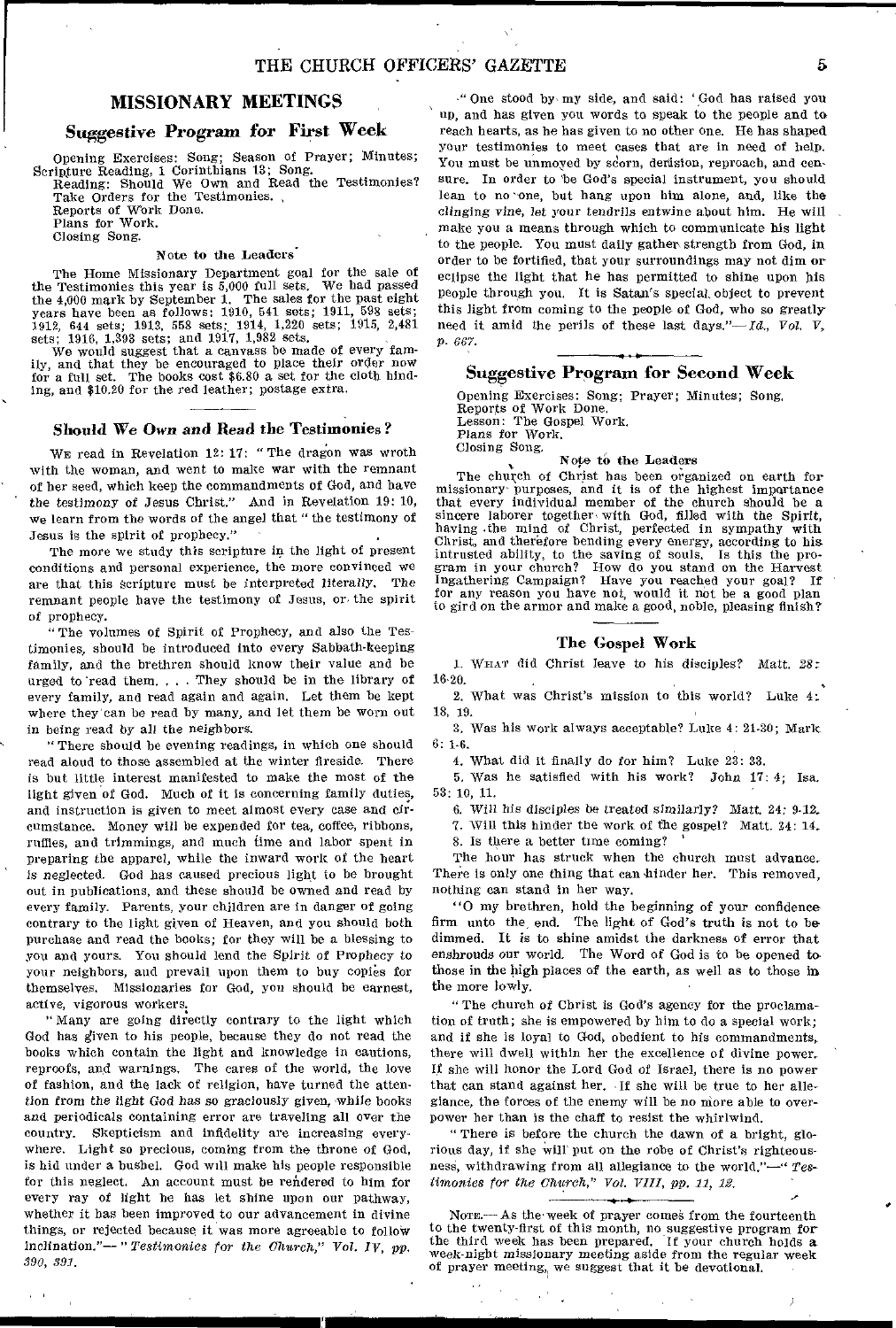#### Suggestive Program for Fourth Week

Opening Exercises: Song; Scripture Reading, Matt. 20: 1-16; Prayer; Minutes; Song. Reports from persons who have had some interesting

experiences. Reading: A Few Thoughts from " Testimonies for the

Church," Volume VI.

Reading: Most Urgent Demand for Tract Distribution. Plans for Work. Closing Song.

#### Note to the Leaders

After the last reading, have several relate how people have accepted the message through the influence of a tract or tracts.

#### A Few Thoughts from "Testimonies for the Church," Volume VI

"THE individual believer is to labor for the individual sinter."— *Page 116.* 

"The capacity for receiving the holy oil from the two olive trees is increased as the receiver empties that holy oil out of himself in word and action to supply the necessities of other souls." $\leftarrow$ *Page 117.* 

"All heaven is waiting for channels through which can be poured the holy oil, to be a joy and a blessing to others." *—Page 117.* 

"All who work for God should have the Martha 'and Mary attributes blended,— a willingness to minister, and a sincere love of the truth."— *Page 118.* 

" Every church member should feel it his special duty to labor for those living in his neighborhood."— *Page 276.* 

" While some feel the burden of souls afar off, let the many who are at home feel the burden of precious souls around them, and work just as diligently for their salvation."—Page *276.* 

" Those who labor for the good of others are working in union with the heavenly angels. They have their constant companionship, their unceasing ministry."— *Pages 307, 808.* 

"Christ delights' to take apparently hopeless material, those whom Satan has debased and through whom he has worked, and make them the subjects of his grace. He rejoices to deliver them from suffering, and from the wrath that is to fall upon the disobedient. He makes his children his agents in the accomplishment of this work, and in its success, even in this life, they find a precious reward."-*Pages 308, 809.* 

"As the rain cometh down, and the snow from heaven, and returneth not thither, but watereth the earth, and maketh it bring forth and bud, that it may give seed to the sower, and bread to the eater: so shall my word be that goeth forth out of my mouth: it shall not return unto me void, but it shall accomplish that which I please, and it shall prosper in the thing whereto I sent it." Isa. 55: 10, 11.

#### Most Urgent Demand for Tract Distribution

In 1890-92 the servant of the Lord in a series of Special Testimonies made use of some very forceful words in impressing the thought that momentous events were just before the world and God's people, and that the end of all things was at hand. Let me quote but a few of these statements:

" The end of all things is at hand, and we must work while it is day."

"All heaven is actively engaged in the work for man's salvation."

" Something great and decisive is to take place, and that right early."

"Tell it with pen and voice, that Jesus lives to make intercession for us. Time is passing; the end is near."

" We are waiting and watching for the grand and awful scene which will close up this earth's history. But we are not simply to be waiting; we are to be vigilantly working."

" The controversy between the two great powers of good and evil is soon to be ended."

" I have been shown the perils that would thicken about the remnant in the last days. Great scenes are soon to open before us. The Lord is coming with power and great glory and Satan knows that his usurped authority will soon be forever at an end. His last opportunity to gain control of the world is now before him, and he will make most decided efforts to accomplish the destruction of the inhabitants of the earth."

The fearful slaughter of men,— the cream and flower of the nations,— pestilence, and the starving nations show us now what God's servant was shown years ago.

A few days before the death of Sister White she told those assembled at her bedside that she had been shown that great changes would come after she was gone, and that the work is to close suddenly when we least expect it.

During the "midnight cry " in 1844, the advent believers hastened from place to place scattering literature everywhere. Men on horseback would drive through the country handing the people a few tracts. They did not stop to talk, but told the people the Lord was coming and they must hasten to tell every person possible, and that the tracts would tell them all about it.

The critical hour to which we have come demands even greater activity, if possible. No longer should the inactive member wait. All can do something. District your territory and work systematically, distributing the tracts in wellarranged packages. Do not neglect the rural districts. If there are villages or towns near you where there is no Seventh-day Adventist, let the brethren who have automobiles take out a company of believers and thoroughly work these places. Fill your tract racks, and Keep tnem well supplied. Brethren, set aside a pocket or pockets, and sisters, a hand-bag; always have a supply of tracts at hand, and seek opportunities to hand them to those you meet. Revive the correspondence band, and write to your friends and to others, inclosing a well-selected tract, Use every means possible literally to scatter the tracts and literature like the leaves of autumn.

All the advantages which God has given are his means to throw ardor into the spirit, zeal into effort, and vigor into the carrying out of his holy will.

The law of influence through personal contact is too tremendous to be grasped. Influence and convert one life and have that life connect with God and his truth, and a power for good has been set in vibration, which will continue as long as there is a soul to save. Andrew and Peter were in the little company of believers assembled in the upper room, and when Peter's sermon a few days later swung three thousand over to Jesus, Andrew no doubt remembered the evening he spent with his brother Simon a few years before, when he went *after* him and *brought* him to Jesus. The influence of that evening's work is still vibrating.

" Every inspiration of the Holy Spirit leading men to goodness and to God is noted in the books of heaven, and the worker through whom the Lord has brought light will be commended in the day of God."—"Special *Testimony for Our Ministers," No. 1, p. 93.* R. T. DOWSETT.

#### Testimonials

(To be used in connection with the week-night missionary meeting.)

THE following are some extracts made from the thousands of letters that the publishers of *Present Truth* have received from individuals who have become interested through reading the paper.

"I have come in contact with your paper, the *Present Truth,* and must say that my husband and I are greatly interested. We are looking for the truth, and we want to know more of it. What are the principles of your religion? I am an ex-Catholic. I cannot believe in the principles of Roman Catholicism, nor do the various Protestant religions satisfy me. I should like to get in touch with a Seventh-day Adventist church near my home, if possible."

 $\zeta^{-1}$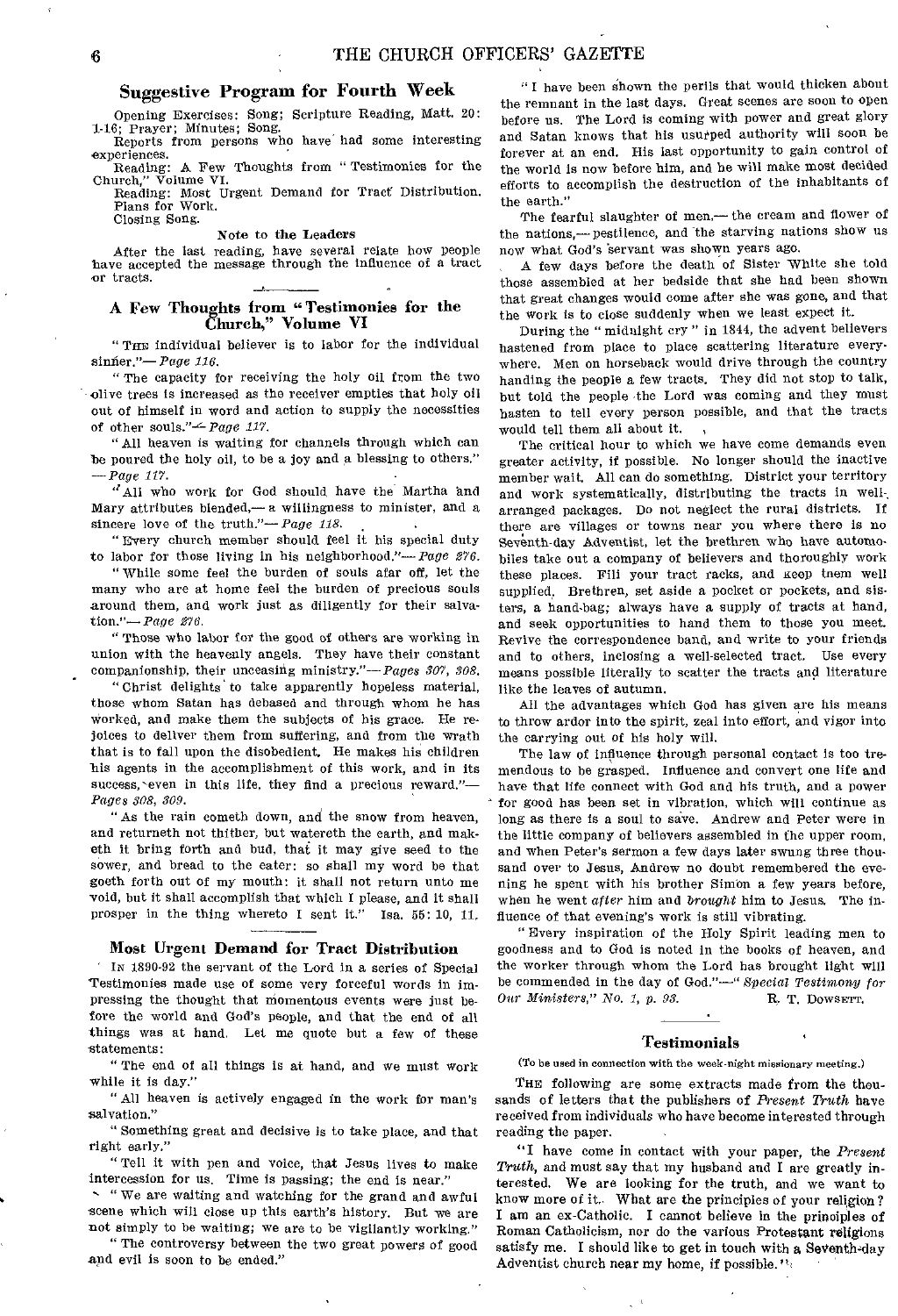#### *The Second Letter from the Same Person, Two Months Later*

"DEAR. BRETHREN: Some time ago I wrote you in regard to the principles of the Seventh-day Adventist Church, to which you kindly replied. One of your ministers called upon **me** one afternoon, after I had prayed earnestly for light. We are very grateful to God for giving us this opportunity. The **Bible** seems like a new book to me. We are gladly keeping God's Sabbath and he is blessing us. Please accept our thanks for your interest in us."

A full set of *Present Truth* was sent to this family, and a minister put in touch with them. Our churches could keep **all** the ministers we have busy in following up similar in-stances, were they to take up systematic work with *Present Truth.* 

"One of your subscribers lent me a copy of your *Present Truth,* No. 22, in which I have been much interested ; therefore, inclosed please find check for a supply of this number for my friends."

'One of your papers has fallen into my hands. I should like a bunch of No. 32, 'Who Changed the Sabbath?' want to give them to all my friends and neighbors. Inclosed find remittance to pay for the papers I am ordering."

"DEAR FRIENDS: Having found a copy of your paper, the *Present Truth,* yesterday, which is very interesting to **me, I** inclose fifteen cents for which please send me copies -of the different numbers as they follow in rotation, beginning with the 'Prophecies of Daniel.'"

" KIND SIRS : **I** have one of your papers in which I have lbecome quite interested, called 'Life Only in Christ ; ' so I am inclosing enough stamps to pay for about thirty or thirtyfive papers in all. I want about eight of No. 20, and two of each of any other kind you may happen to have on hand. I notice you charge twenty cents for twenty-five."

"DEAR SIRS : A short time ago a friend of mine picked up *a* copy of the *Present Truth* on a steamer from Boston to Portland, Maine, and brought the number to me. I passed it along to another Christian brother, but a believer in immortality now and not when Jesus comes to reign, and I was ;pleased to have the goods to hand him, as in that number. Inclosed find fifteen cents in stamps for a few back numbers to hand to hungry people. I should be glad to get subscribers to this paper for you where I work."

"You sent me two copies of *Present Truth*. I received **-them** last night. I read every word of both papers carefully, and was so well pleased with them that I do not want to miss a copy. I want my friend to have this elean reading, which **is so** free from advertisements."

"Through the kindness of a Christian friend of mine, your little paper, *Present Truth,* is sent me twice a month. **I** appreciate the Bible truths which your paper holds forth. **I** believe it will carry a blessing to those who desire to know what is the meaning of the Spirit."

"GENTLEMEN : Inclosed please find twenty-five cents for *Present Truth* for one year. I have become interested in your doctrine, and wish to ask if you can send me a brief chart or outline of your belief. I also wish to ask in regard to two statements in the *Present Truth* for March 1. ,Please answer these questions, and send me *Present Truth* the coming year."

"Your *expose* on Spiritualism in *Present Truth* is just what **I** would say about it after forty-five years of denying **the** Bible as the Word of God, and the divinity of Christ

"Before coming to this country, I had read and reread the **Bible,** and never could see why God did not speak to the peo ple at the present time as he did in the beginning. I see it now. When I came to this country in 1868, I became associated with people who were leaders in a — church. Some of ated with people who were leaders in a  $$ **the** prominent members were investigating Spiritualism, and I with them. For many it proved a school in hell, with the **devil** as teacher, and it blasted my life spiritually. I thank God the Father, through Jesus the Son and our Brother, for the new life."<br>D. W. REAVIS. the new life."

#### **Home Missions News**

THERE are one million more Italians in the United States than the entire population of the Pacific Union territory. Yet for all these millions we have thus far published an edition of only 3,500 of but one small quarterly. We have but five small tracts and not one large book ; yet we have scores of Italians in the truth today as a result of even this meager literature.

Three of our American sisters in a Western city recently gave out some Italian literature, and began a small Italian Sunday school. Today there is in that place an Italian Sabbath school, and also an Italian Sunday school of nearly thirty members, with thirteen Italian baptized members of the church.

In a street car, two years ago, one of our brethren handed a Rumanian tract to a working man just returning from work in one of the large ,iron foundries of the city. The tract was read and reread by this Greek-Catholic Rumanian, and today we have a flourishing Rumanian church in the community.

In 1910 the Millennial Dawn people translated some of their delusive literature into the Polish language, and circulated it in Chicago. Today there are 1,000 Polish Millennial Dawn believers in that city. They have had the same experience *with* the *Armenians. Why didn't we get* out literature for these people? Thus far we have never published one single Armenian or Polish tract in America, yet there are nearly 200,000 Armenians and more than 3,000,000 Poles in this country. (It should be stated that since this was writ. ten some tracts in both Armenian and Polish have been printed.)

Elder H. H. Hicks, who is leading out in the city campaign carried on by Elder J. H. Tindall in Milwaukee, writes as follows: "We have divided the city into 25 divisions and have formed 25 bands, 15 of them coming from the American church, and we plan to work for all the foreigners in the city. We have three Polish bands and one Croatian band. We feel that we shall need a supply of literature in the following languages : Slavish, Croatian, Serbian, Polish, Greek, Bohemian, Italian, and German. We plan to carry forward a strong missionary campaign this winter, and we want to begin right."

Two Swedish sisters from the Broadview Theological Seminary decided to spend their vacation in selling our Polish and Bohemian magazines in Chicago. They sold over 5,000, and have had a good experience. One minister who bought a magazine came to our Polish worker for Bible readings. Several other Polish friends came in to attend the meetings and to secure more literature. These two sisters found that they could sell many more foreign-language magazines than they could *Signs* or *Watchman.* We hope others will plan to spend their vacation next year in the same way. This is genuine missionary work.

L. H. CHRISTIAN.

#### *' (Concluded from page 4) '*

members living in these homes are suffering a great loss in not having the *Review and Herald.* 

Many of our people do not know the character of this journal, and thus do not realize the great help it would be to them in building up a strong Christian character. As an encouragement to all who at the present time are *not* subscribers to the *Review,* that they may begin at the present time, we are making a special offer to send the *Review* fourteen months for the price of a yearly subscription  $-$  \$2.50. This offer will be withdrawn Jan. 31, 1919. The fourteen months' subscription may begin Dec. 1, 1918, or Jan. 1, 1919. It will be optional with the publishers; but due consideration will be given to the time when the order is actually received at the office of publication. The cost of the *Review* is less than five cents a week. For this small sum can you afford to be without the visits of this most helpful and valuable paper?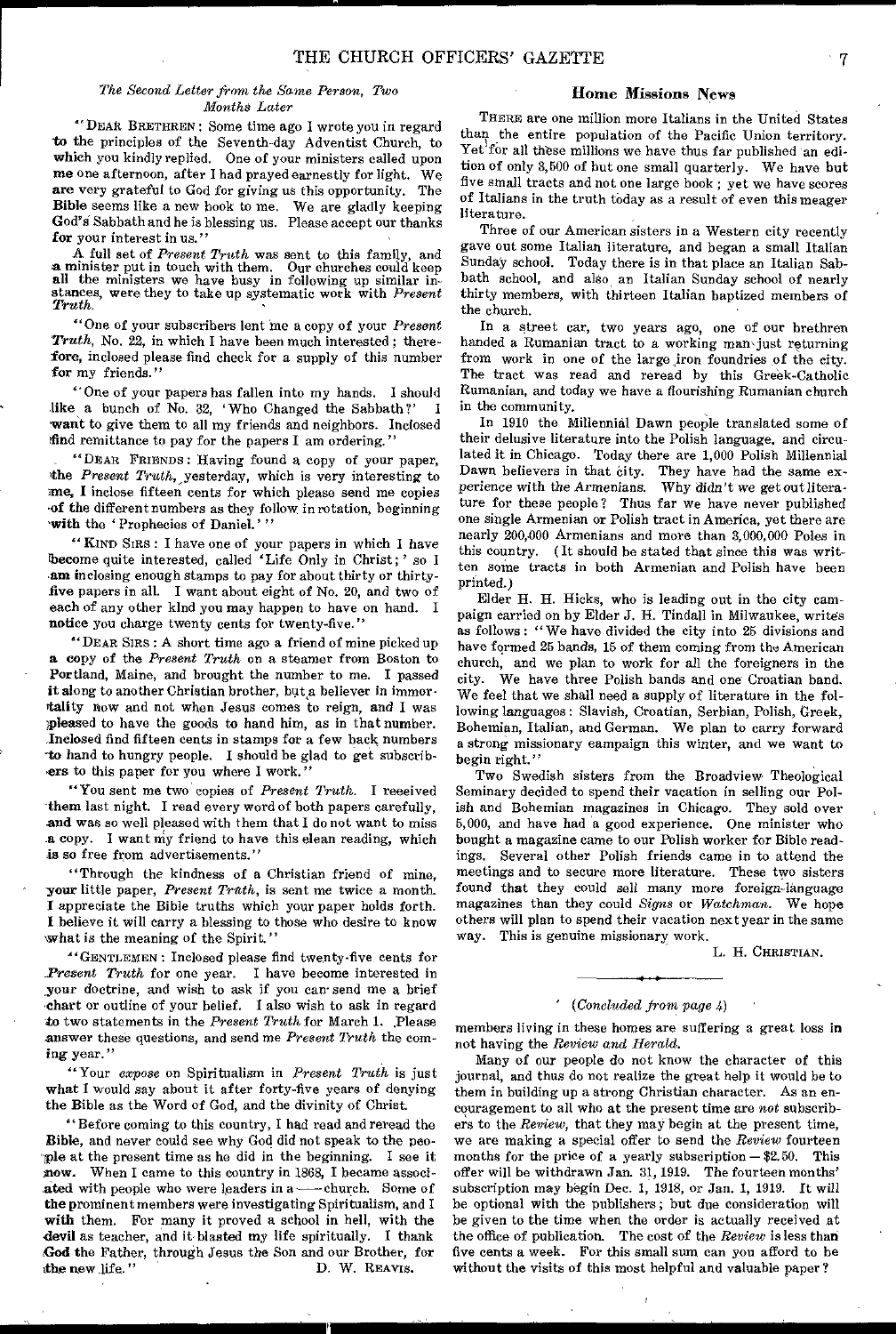#### 8 THE CHURCH OFFICERS' GAZETTE

## it Mionarp Volunteer sparttnent

#### Prayer Meeting for Week Ending December 7

*Subject: Alone with God.* 

*Helpful Thought: "In the morning, rising* up *a great while before day, He went out, and departed into a solitary place, and there, prayed." Mark 1:35.* 

Senior

TWo Hymns: "Blessed Hour of Prayer" and "Tread Softly."

Several Brief Prayers.

Morning Watch Review.

Quartet.

Bible Study: Alone with God. See also "Encouragements to Prayer."

Talks: *a.* Prayer the Secret of Holiness.

*b.* An Excellent Medicine.

A Word for Jesus,

#### Junior

Opening Hymn: "I Will Early Seek the Saviour."

Scripture Leeson and Prayer. Answered Prayer: Tell Bible stories of answered prayer, omitting the names of the persons concerned, and asking the children to supply the names at the close of each story.

Song: "Saviour, Like a Shepherd Lead Us." Blackboard Talk: By a Junior.

Reading: Tommy's Prayer.

#### Leader's Talk

Have you ever found yourself unable, after reading a chapter from the Bible, to give a single thought from what you had read? If you failed to place your marker at the place where you left off, have you not sometimes been at a loss to find your place when next you took up your Bible?

Much Bible reading is merely mechanical and does not do the least good in the world. The same is true of prayer. Saying prayers will never save us. We must pray our prayers, to have them effective.

The subject of the day's study, "Alone with God," should give us a new vision of the possibilities in a daily appoint-<br>ment with the Master. Let us resolve anew to make better<br>use of the precious privilege it offers.

#### For the Juniors to Answer

How can we know what it is right to pray for?

How do we know what is the right way to pray?

Do you think that people ever pray for things that they do not really want?

Would that be real prayer?

What did Jesus say about praying as the hypocrites pray? (Matt. 6: 5.)

How did Jesus say we must pray? (Matt. 6: 6.)

Just what do you think Jesus meant by those words?

What did Jesus say about vain repetitions? (Matt. 6: 7.)<br>What did he mean by "vain repetitions"?

How did the heathen pray in Bible times, and how do many of them pray today? (1 Kings 18: 24-26.) If you say your prayers without thinking about what you are saying, will that be "vain repetitions"?

What did Jesus say about praying in a forgiving spirit?

(Mark 11: 25.) How much did Jesus say we ought to pray? (Luke

18: 1.) What story did he tell when he said that? (Luke 18: 2-8.);

What story did he tell about two ways of praying? (Luke 18: 9-14.)

How did the Pharisee pray?

Why was that a wrong way to pray?

How did the publican pray?

'Why did Jesus commend that prayer?

How does he want us to pray? — *Selected.* 

#### Alone with God

1. Gen. 18: 22, 23. Abraham and the Lord communed together alone when Abraham interceded for Sodom.

2. Ex. 25: 21, 22. In the tabernacle service there was a special place of communion. It 3. Matt. 6: 6.

4. Ps./50: 15. 5. Ise. 40: 31. 6. Ps. 119: 15, 148, 97-99. 7. Joshua 1: 8; Ps. 1: 1, 2.

8. Ps. 63: 5-7. 9. Mark 1: 35-37.

was a secret chamber. Only one per-<br>son ever entered there at a time. He son ever entered there at a time. met God before the blood-sprinkled mercy-seat.

Here the Saviour urges a similar place of communion, the secret chamber, the individual approach, before the blood-sprinkled mercy-<br>seat. Eight times in these few words the personal pronoun is used. In the secret place he meets his children and reveals himself to them. Here- they find deliverance when in trouble.

They find renewed strength for victory and service.

Here in quiet meditation they obtain light and wisdom.

In such communion with God<br>through his Word, they find the secret of success in both temporal and spiritual things.

Here is the secret of joy and peace. This was the secret of Christ's power to draw men.

MEADE MACGUIRE,

#### Encouragements to Prayer

"THERE are wonderful examples in Scripture of the power of prayer. Nothing seems to be too great, too hard, or too difficult for prayer to do. It has obtained things that seemed impossible and out of reach. It has won victories over fire, air, earth, and water. Prayer opened the Red Sea. Prayer brought water from the rock and bread from heaven. Prayer made the sun stand still. Prayer brought fire from the sky on Elijah's sacrifice. Prayer turned the counsel of Ahithophel into foolishness. Prayer overthrew the army of Sennacherib. Well might Mary Queen of Scots say, I fear John Knox's prayers more than an army of ten thousand men.' Prayer has healed the sick. Prayer has-raised the dead. Prayer has procured the conversion of souls. . . . Nothing seems impossible when a man has the spirit of adoption. 'Let me alone' is the remarkable saying of God to Moses,' when Moses was about to intercede for the chil-dren of Israel. The.Chaldee Version has it, 'Leave off praying.' Ex. 32: 10. So long as Abraham asked mercy for Sodom, the Lord went on giving. He never ceased to give till Abraham ceased to pray.

What more can a man want to lead him to take any step in religion than -the things I have just told him about prayer? . . . But where will the man hide his head at last who neglects such glorious encouragements? What can possibly be said for the man who, after all, dies without prayer?" " The devil is not afraid of machinery; he is only afraid

of God, and machinery without prayer is machinery without God. Our day is characterized by the multiplication of man's machinery, and the diminution of God's power sought and obtained by prayer."

" In the profoundest sense there is no unanswered prayer.

The closet of prayer is God's distributing station. He turns no one away empty-handed." "Prayer is the surest remedy against the devil and be-setting sins. That sin will never stand firm which is heartily prayed against."

"Praying and sinning will never live together in the same heart. Prayer will consume sin, or sin will choke prayer." —" *Ccill to Prayer."* 

#### Prayer the Secret of Holiness

WITHOUT controversy there is a vast difference among true Christians. There is an immense interval between the foremost and the hindermost in the army of the Lord.

They are all fighting the same good fight, but how much' more valiantly some fight than others. They are all doing the Lord's work, but how much more some do than others. They are all light in the Lord; but how much more brightly some shine than others. They are all running the same race; but how much faster some get on than others. They all love the same Lord and Saviour; but how much more some love him than others. I ask any true Christian whether this is not the case. Are not these things so?

There are some of the Lord's people who seem never able to get on from the time of their conversion, They are horn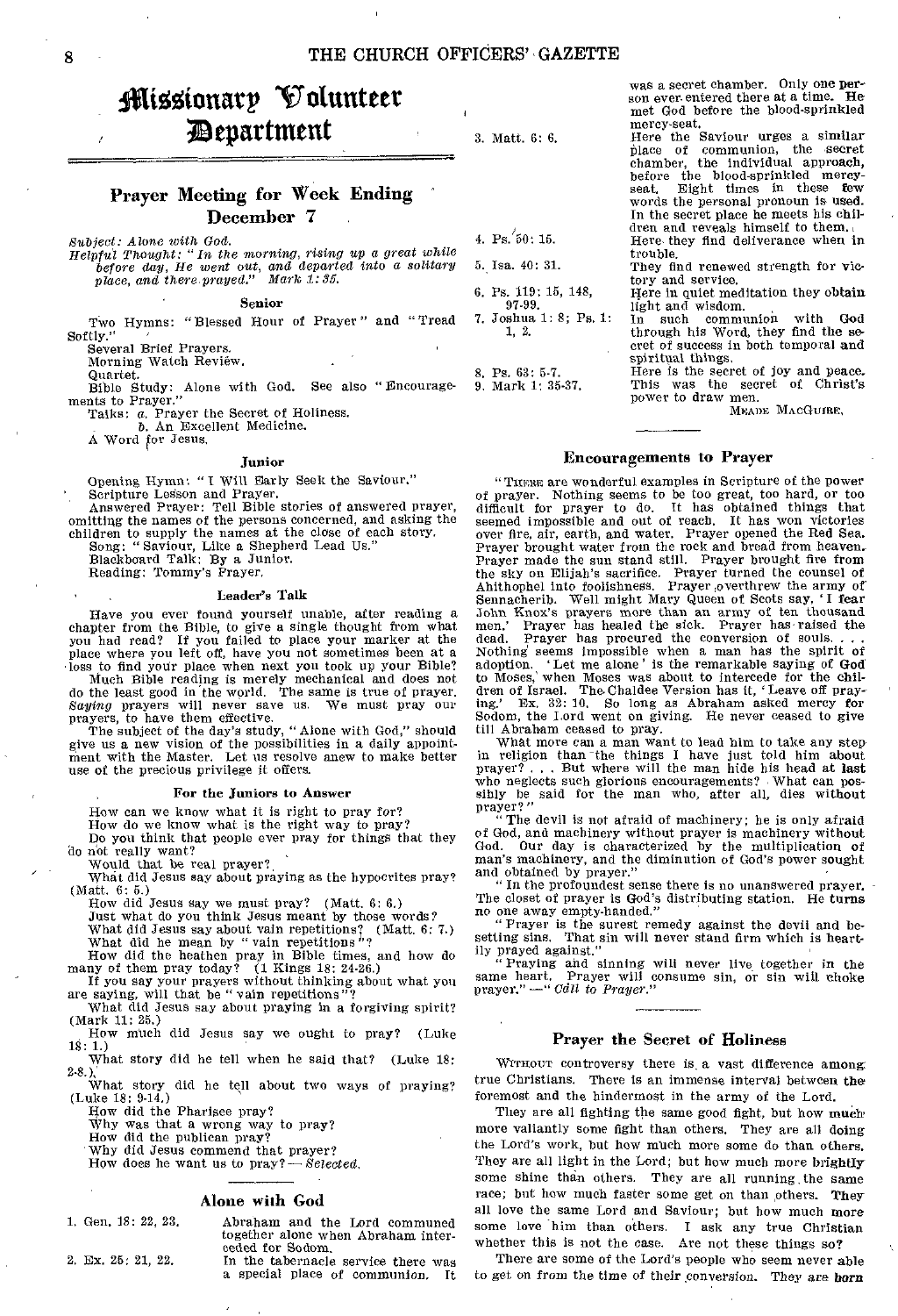again, but they remain babes all their lives. You hear from them the same old experience. You remark in them the same want of spiritual appetite, the same want of interest in anything beyond their own little circle, which you remarked ten years ago. They are pilgrims, Indeed, but pilgrims like the Gibeonites of old; their bread is always dry and moldy, their shoes *always* old, and their garments always rent and torn... , Is it not true?

There are others of the Lord's people who seem to be always advancing. They grow like the grass after rain; they increase like Israel in Egypt; they press on like Gideon, though sometimes faint, yet always pursuing. They are ever adding grace to grace, and faith to faith, and strength to strength. Every time you meet them their hearts seem larger, and their spiritual stature taller and stronger. Every. year they appear to see more,, and know more, and feel more in their religion. . They not only do well, but they are unwearied in well-doing. They attempt great things, and they do great things. When they fail they try again, and when they fall they are soon up again. And all this time they think themselves poor, unprofitable servants and fancy they do nothing at all. These are those who make religion lovely and beautiful in the eyes of all. . . It does one good to see, to be with, and to hear them. When you meet them, you could believe that, like Moses, they had just come out from the presence of God. When you part with them you feel warmed by their company, as if your soul had been near a fire. . , .

Now how can we account for the difference which  $I$  have just described? What is the reason that some believers are so much brighter and holier than others? I believe the difference in nineteen cases out of twenty, arises *from* different habits about private prayer. I believe that those who are not eminently holy pray *little,* and those who are eminently holy pray *mach.-- Call to Prayer."* 

#### An Excellent Medicine

I KNEW of a physician who was visited by a lady, greatly excited, much cast down, who said to him: " Doctor, I do not know what the trouble is, but I am in misery. Please find out what the matter is and give me something." He looked at her steadily for a moment, and said: "You go home and read the Bible an hour a day for thirty days. Then come and see me." She said: "I suppose you think I am a heathen." He replied, "No, I do not think you are a heathen. I think you are a poor, sick, tired woman. You go home and read the Bible an hour a day for thirty days, and then come and see me."

At first indignant, and resolved that she would pay no attention to his prescription, her better mind came as she went along, and she said to herself: "The medicine is cheap. I will try it." Arriving at her home, she arranged matters and sat down to read. She knew that an hour was *longer*  than she had generally read the Bible at one time, so she read longer than usual. She glanced up at the clock at the expiration of what she felt sure was an hour, and *found*  that she had been reading just ten minutes. This startled her, for she was at heart a good woman, and she said to herself: " I will not make that mistake again, I will be sure to read an hour before I stop." So she glanced at the clock and started again.

When she felt sure she had read far more than an hour, she glanced again at the clock, and found that she had been reading twenty-five minutes. This waked her thoroughly, and *adjusting* herself to the task, she read until, instead of being a little weary and wishing to stop, she obtained an appetite for the Word of God. The hour was all too short, and she found herself living in a new world.

At the end of the month she reported to her physician. As soon as she came into the office he said to her: "Well. madam, I see you have been taking my medicine." "Yes," she said, " I have been taking your medicine, and it is good medicine. I am a different woman from the one who came

into your office a month ago." "Yes," he replied, "I saw as soon as you came into the room that what you needed was not medicine; what you needed *was* God. You have now come in touch with him. Keep in touch with him and you will be *well."—"Getting Things from God."* 

#### A Blackboard Talk•

#### IA Junior may draw a picture of a door and give the talk)

WHEN you go to visit a friend you knock at the door, and it is opened. Jesus tells us to knock in prayer, and the door will be opened — that is, our prayer will be answered when it is in keeping with God's will. We must not merely knock — or pray — once and then forget it, but continue knocking, or praying, until the door opens, or our prayer is granted. Sometimes we must continue to pray for a long time for what we feel we need. But if we have patience and "pray without ceasing" we shall have all our need met in God's good time.—*Christian Endeavor World.* 



#### Tommy's Prayer

A POOR little London slum child of about eleven developed a malady which demanded an instant operation. He was taken to Guy's Hospital, where the great doctor who examined him had to tell him that there was just a fighting chance for his life.

The seats of the operating theater, rising tier *after tier*  like the gallery of a church, were filled with long rows of students who had come to witness the greatest surgeon of his time use the knife. The little, patient was brought in and, during some of the preliminaries, placed in a cushioned chair. Looking around at the great throng of men, he said timidly to one of the assistant doctors, "Please, sir, I should be very glad if one of you gentlemen would Say just a little prayer for me."

There was a profound silence. Nobody moved, so the little slum child knelt down and said: "Dear Jesus, I'm only a poor, weak, little lad, but, please, I'd like to live. So, dear Jesus, please help this kind gentleman, so that he shall do his work right. Amen." Having said 'that, the boy climbed on the table and lay back with a smile lighting up his face.

The great surgeon stood at the head of the table, fully aware that he was about to perform an operation that would test his skill to the utmost. For a moment or so he was visibly agitated. The students exchanged glances. Never had they seen their chief unnerved before, and this condition now argued but ill for the life of the waif. Yet as he looked on the moving lips of the prostrate boy, a great calm stole over the doctor. He began to operate, and immediately realized that the slum child's prayer was being answered. Coolness of head, steadiness of hand, and delicacy of touch, all came as they were needed. The boy's life hung on a mere thread, but the skilful surgeon did not snap it.

Next morning the surgeon stood in the ward by the bedside of the little patient. Taking his hand, he said, " Well, Tommy, Jesus heard your prayer, and I need the prayers of one like you! "— *Herald and Presbyter.* 

OUR meetings are strong just in proportion to the prayer we put in them. "It is only as we ask in earnest *prayer,*  that God will grant us our heart's desire."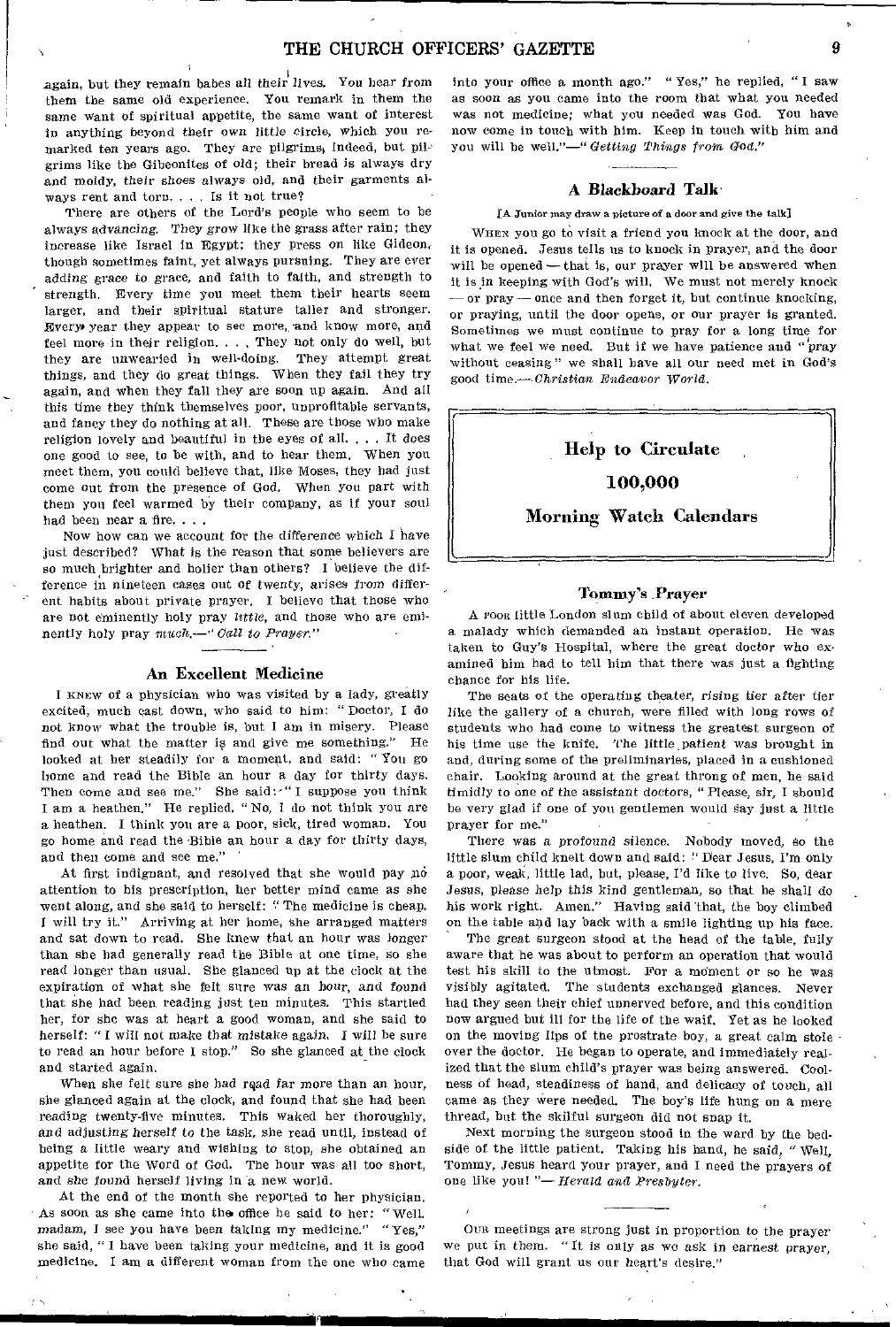#### Prayer Meeting for Week Ending December 14

#### Senior

*Subject: A Call to Prayer. Helpful Thought: "Prayer is the key in the hand of faith to unlock heaven's storehouse, where* are *treasured the boundless resources of Omnipotence."—"Steps to Christ," p. 99.* 

Songs on Prayer.

Bible Study.

Poem: Prayer.

Talk: What the Week-of Prayer Means to Me.

Social Meeting.

Roll Call of Missions,

Repeat in concert Psalms 19: 14 to close.

#### Junior

*Subject: Unselfishness.*  Children's Song: "Our God Is a God of Love," No. 249, "Christ in Song."

Responsive Scripture Reading: Rom. 12: 10-21.

Prayer. A short prayer by the leader, followed by sentence prayers by the children.

Song.

Missionary Reports. Bible Talk. By the Junior Superintendent. Story: For the Love of Grandfather.

#### Note to the Leaders

This is the first day of the week of prayer, and the program should be a door of entrance into a week of prevailing prayer. After the Bible study and poem, let the leader, or some one well qualified to do so, introduce the social meeting by a brief talk on what the week of prayer really means. Let the great desire in your own heart be for a revival, remembering that "prayer is always an essential link in the chain of causes which leads up to a revival."

Try to make your young people understand that their great need is Jesus Christ to rule in the life. "Jesus said, ' Tarry.' Tarry in self-examination. Tarry in confession. Tarry in earnest supplication. Tarry until you have lost the last trace of self-sufficiency. Tarry till the tongues of fire appear. Tarry till the sound of the mighty rushing wind fills the house. *Tarry till ye are filled with the Holy Ghost!*  Pentecost might have come the first hour of the first day.

But God understood the discipline involved in *waiting."*  You might assign the stanzas of the poem "Prayer" to different members to repeat in order, the leader giving the last, and asking the whole society to repeat it after him.

If there is time for the Roll Call of Missions, ask all the members to give in response to the roll call some interesting thing they have learned about missions this year,

#### Bible Study

THE invitation to pray: Matt. 7: 7; Luke 18: 1. "The way, to get a thing which is purchasable is to pay for it. The way to get a thing which is to be earned is to work for it. The way to get a thing which is to be given is<br>to ask for it. The Christian in receiving from God has<br>neither to pay nor to earn. What he gets from God comes<br>by gift, and the way to receive it is simply to ask

ize our undone and lost condition and turn to him, he meets us even " a great way off."

How shall we pray so as to be heard and receive help? For one thing, there must be a real desire in our hearts. Forms of words do not make prayer: we must want something, and must realize our dependence upon God for it."

Special reasons for prayer: 1 Peter 4: 7; Luke 21: 36.

What view was given of the people of God in the shaking time? "Early Writings," pages 269, 270, first three paragraphs under "The Shaking."

Let none get the idea from this that the purpose of prayer is to overcome God's reluctance. It is rather to enable us to lay hold on his willingness.

"Christian prayer is giving God an opportunity to do what *he* wants, what he has been trying in vain, perhaps for years, to do in our lives, hindered by our unreadiness, our lack of receptivity, our closed hearts and unresponsive minds. God stands over many lives like the Master over Jerusalem, saying, 'How often would  $I \ldots$  and  $ye$  would not' (Matt. 23: 37). True prayer changes that. It opens the door to the will of God. It does not change God's plan, but it does give God's plan gangway. It is not begging from God; it is co-operation with God." M. E. KERN,

#### Prayer

PRAYER is the soul's sincere desire, Uttered or unexpressed;

The motion of a hidden fire That trembles in the breast.

Prayer is the burden of a sigh, The falling of a tear, The upward glancing of an eye

When none but God is near.

Prayer is the simplest form of speech That infant lips can try;

Prayer the sublimest strains that reach The Majesty on high.

Prayer is the contrite sinner's voice Returning from his ways,

While angels in their songs rejoice,<br>And cyy, "Behold, he prays."

Prayer is the Christian's vital breath, The Christian's native air,

His watchword at the gates of death; He enters heaven with prayer.

0 Thou, by whom we come to God,

The Life, the Truth, the Way, The path of prayer Thyself hast trod; Lord, teach us how to pray.

*—James Montgomery.* 

#### Junior Bible Talk

HAVE a Junior place his hand on the blackboard or on a large sheet of paper. This done, draw lightly in and out of the fingers with chalk or pencil. As you proceed with the study, write the texts given below inside the outline of the fingers. Let the children understand that their hands are not their own, and that these verses tell what they were made for.

"They helped every one his neighbor." Isa. 41: 6. "All things whatsoever ye would that men should do to you, do ye even so to them." Matt. 7: 12.

"Let every one of us please his neighbor." Rom. 15: 2.<br>"Bear ye one another's burdens." Gal. 6:  $\Delta$ .<br>"Do good unto all men." Gal. 6: 10.

Write underneath the hand:

"WITH SUCH SACRIFICES GOD IS WELL PLEASED." Heb. 13: 16.

#### For the Love of Grandfather

In was to be a little, dark-blue velvet hat, with a tam-o'shanter crown, and it was to be trimmed with a silver cord and the prettiest dark-blue stick-up, with a dash of red or yellow or green here and there, to brighten it a bit. Laura knew just how it would look, for she had watched and listened while Miss Hinckley, the milliner, was explaining all about it to her mother.

For almost a week, a new winter coat, a dark-blue one with velvet collar and silvery buttons, had been hanging in Laura's closet, waiting to be worn with the hat that was to be.

It was the evening Miss Hinckley had promised to send home the hat, and Laura was anxiously watching. Half-past  $six$  — seven — half-past seven — eight! Then the telephone rang. Dr. Hamilton was not in his office, so Laura answered the call, and her heart sank as she recognized the tired voice as that of the milliner.

"This is Laura, is it not?"

" Yes, Miss Hinckley."

" I shall not be able to make your hat till the first of the week, dear. One of  $my'$ girls is out on account of sickness in the family, and we are dreadfully rushed. I'm so sorry to disappoint you."

A great lump rose- in Laura's throat, but she gulped it down.

"All right," she answered, and then quickly hung up the receiver, lest Miss Hinckley should hear the sob that was sure to come pretty soon,

The morrow dawned, a perfect winter day; no storm clouds, no wind; but bright sunshine, and crisp, bracing air. And it was Grandpa Garland's ninetieth birthday! Grandpa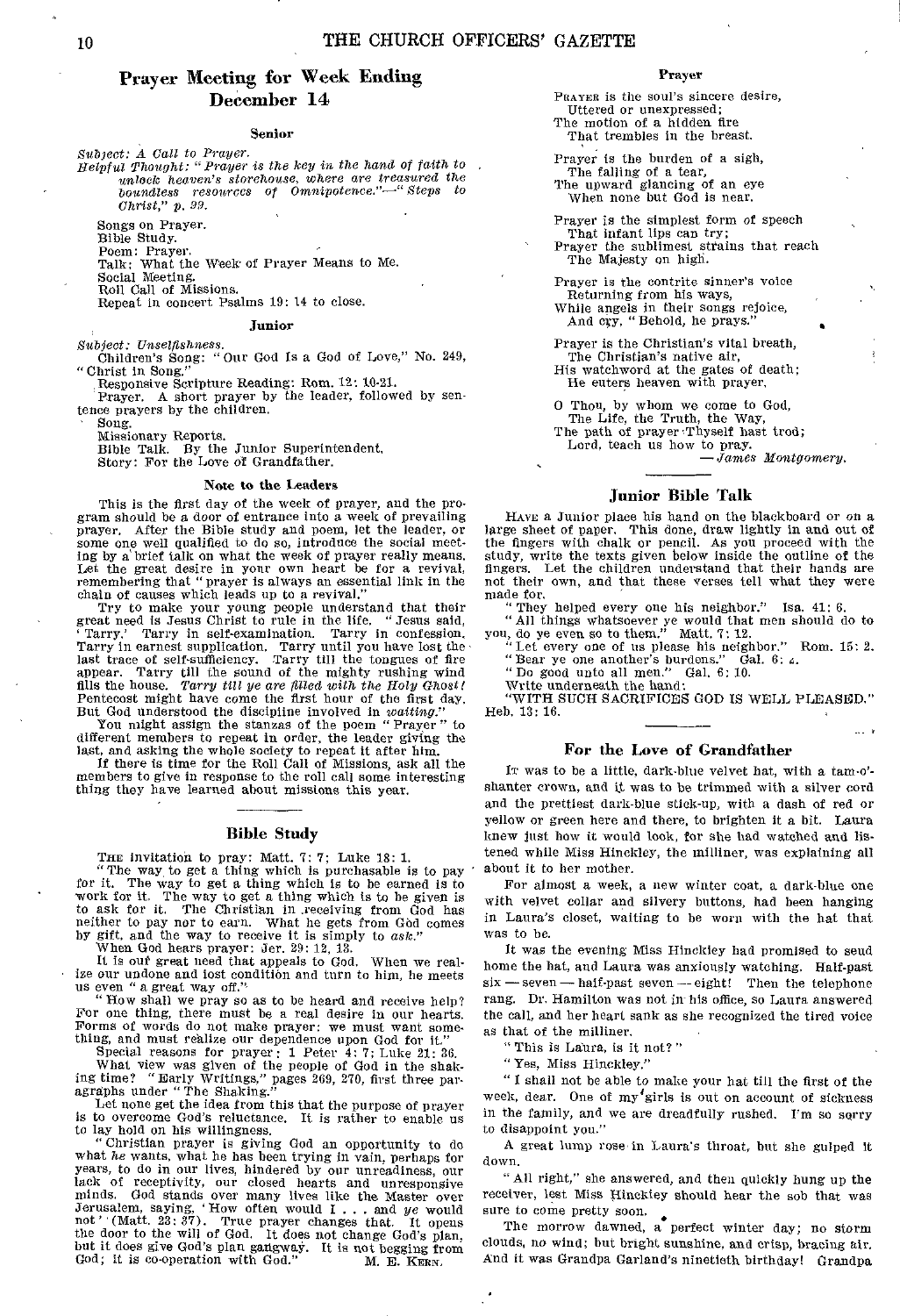Garland was not an old man yet. To be sure, his eyes were not so keen as they once had been, nor his steps so sure; but if only he had some one to help him over the slippery places on the Sidewalk, and to lead him to his own pew up front, he was as able as ever to attend morning service, and he could hear most of the sermon, besides.

Mother was not strong. She could seldom attend church. Moreover, since grandpa, the doctor, and Laura went, she had to stay home to take care of little Gertrude, the baby sister. Usually, Laura liked to go to church; but on this particular morning she stood by the window and gazed sorrowfully out at the sparkling landscape. She almost wished there was no sunshine, but that the snow was falling as it had been a week ago. The old brown hat and coat would do very well for school and for stormy Sabbaths, but for a day like this!

" Why is my little daughter so sad?" asked mother.

" Because I don't like to wear the old hat and coat to church," promptly answered Laura "You know I tore the coat on my sled last week, so you had to patch it, and that very same day the hat fell on the dressing-room floor, and big, fat Emma Smith stepped right on it, and made it flat as a pancake. She said she was sorry, and punched it up again, so I had to forgive her, but I don't think it fit for bright days any more. Do you, mother?"

Mother put her arm about the little girl and kissed her. " I won't insist on your going to church today, Laura," she said.

Like a flash the smiles came back to Laura's face, and she went dancing into the sitting-room and sat down on the floor, that she might help Baby Gertrude build block houses.

It was about ten o'clock. The doctor was nearly ready for church when an *out-of-town* call came. A doctor's time is never truly his own. Hastily he made what changes in his wardrobe were necessary, snatched up his medicine case, and by the time James had the horse harnessed to the light sleigh, was quite ready to start for the little village five miles distant.

Scarcely had he closed the front door behind him, when Grandpa Garland, in his best suit, and with his gloves in his hand, came slowly into the sitting-room, and took the seat that was always reserved for him, close to the glowing fire.

Just then Mrs. Hamilton stepped in from .the kitchen. " I'm afraid you won't be able to go to church this morn-

ing," she said, gently laying a hand on her father's shoulder. "Fred has been called out of town."

" So? so? Well, that's too bad! 0 too bad! "

Laura looked up. Something in grandpa's face made her feel almost like crying. Grandpa was disappointed. It wasn't a bit nice to be disappointed. She knew that well enough. And this was his birthday, too. Baby laughed and cooed as happily as ever, but big sister paid no attention. She was thinking.

By and by, she jumped to her feet, ran to the hat-tree in the hall, took down the ugly hat and coat, and put them on. She dared not look in the mirror, so she shut her eyes tight, and turned the other way. A moment later a little girl in brown popped up by grandpa's easy-chair.

" Come, grandpa! " she said brigntly. " I'm going to church with you! "

" Yes! yes! to be sure! to be sure! "

Grandpa's eyes were much too dim to see the dent in the little brown felt, or the patch on the faded coat, but his heart was warmed by the love that shone in the sweet face turned to his. How hard it was for this little granddaughter to go to church with him on his ninetieth birthday Grandpa Garland never knew.

But mother knew. She had been a little girl once. She remembered how little girls feel. She watched until the old brown coat and hat had quite disappeared around a bend in the street, then, " God bless my brave little daughter! " she murmured, and as she turned away from the window, there were tears in her eyes.—Mary, L. Stetson.

#### Prayer Meeting for Week Ending December 21

#### Senior

*Subject: A Deeper Consecration. Helpful Thought: "Doing the thing that Christ himself would do if he were* precisely in *our place,—that is the rule for Christian living. Thus consecration* be-comes *very* real. *It is living for God,* day by *day, hour by hour."—,I. R. Miller.* 

Songs of Consecration.

Sentence Prayers.

Leader's Talk.

Recitation: The Lord's Temple. Consecration Service.

Song: "Christ in Song," No. 316,

Junior

*Subject: Speaking the Truth.*  Song-Service. Morning Watch Texts. Prayer Season. Special Music.

Story: The Broken Windowpane. Poem: What Became of a Lie. Bible Study: Truthfulness.

#### Note to the Leaders

It is very fitting that the week of prayer should close with a consecration service. And our consecration should be deeper than ever before in our lives. " What Christ wants is a life of constant response to his commands and wishes. That is consecration! "

Make an earnest effort to focus all the blessings of the week on this one great act of complete consecration. After a season of short prayers, the leader, or some one else chosen for the occasion, should present briefly the theme of the meeting, and then encourage every one to express complete surrender and consecration to God.

#### Outline for Leader's Talk

STUDY the chapter "Consecration" in "Steps to Christ." Consecration is the act of setting apart our lives for sacred uses, giving ourselves and all that we have to God to be wholly his. But dictionary definitions are often quite meaningless. A word means to us what we have seen or experienced in connection with it.

If the week of prayer now closing has been improved, we have obtained new visions of God's love and of his purposes for us. This has led us into a deeper or fuller consecration of our lives to his service.

With a new meaning we sing—

" I would be, dear Saviour, wholly thine;

Teach me how;

I would do thy will, 0 Lord, not mine;

Help me now."

" This story is told of Dwight L. Moody's young manhood: At an evening service he heard his minister friend say, ' God is waiting to show again what he can do with a man thoroughly consecrated *to him.'* And Mr. Moody walked home with his hands in his pockets, thinking, ' A  $man -\hat{a}$  man, not a brilliant man, not an intellectual man  $-$  just a man.' Then suddenly,  $\overline{I}$  am a man. God is waiting to show what he can do with me! ' That night began such a life of soul-winning as the world has seldom seen."

" It is obligatory that we be under the sway of Jesus Christ as Lord, that we be consecrated Christians. This involves the absolute yielding unto God of the lives which hitherto we may have tried to direct and control. It means the voluntary offering of ourselves to God to do his will instead of our own."

Let us remember that Christ is Lord of all, or he is not Lord at all. Young people rarely have large fortunes to give to Jesus, but what is better, they have their lives to give with all their possihilities. If we give our time, our influence, and our service, we have given what Goa wants<br>most of all. M. E. KERN.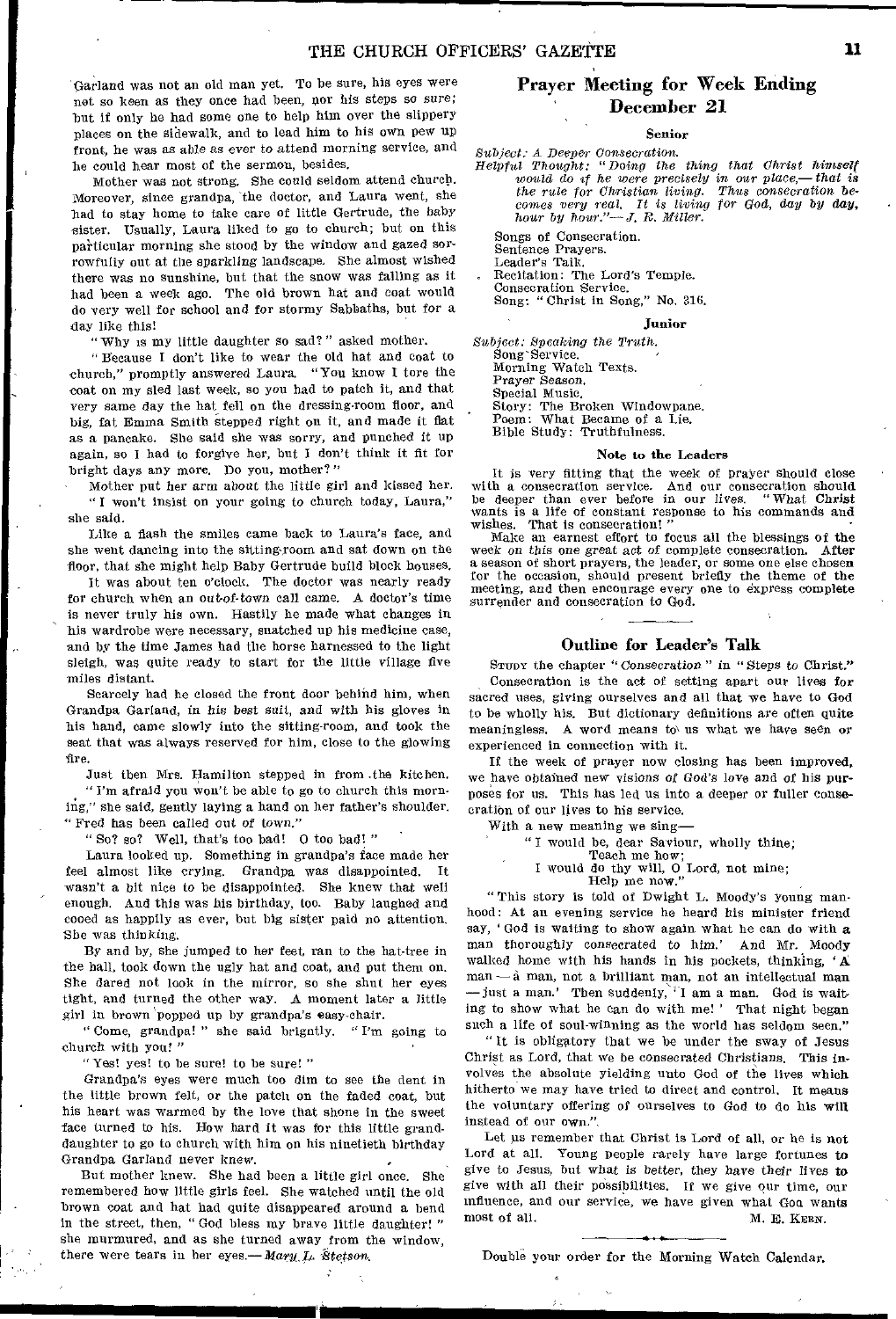#### The Lord's Temple

THE Lord my body did prepare My dwelling place to be, And still it is a temple where He daily meets with me.

My head, my hands, my heart are his. He knows my being well; And all its many,mysteries My Lord alone can tell.

To walk in ways of wickedness My feet cannot afford; For all the powers I possess Are holy to the Lord.

I'll pray to him from day to day To lead my steps aright, That I along his heavenly way May be a shining light.

And he will keep my temple free From every touch of sin. He truly saves and cleanses me, That he may dwell within.

My eyes must see the good and true; My ears must hear his voice; My hands be ever glad to do My heavenly Father's choice.

*—C. M. Snow.* 

#### The Broken Windowpane

IT was the day after Christmas when Jack broke the windowpane. He was playing with his fine new ball that he found in his stocking, and he had just said to himself as he tossed it up, "This time it will go as high as the housetop," when crash the ball went right into the little window and the glass came shivering down.

The little window was in Jack's own room. He could lie in bed at night and see the twinkling stars and the shining moon through its bright panes, and every morning the sunbeams came streaming in to fill the room with golden light. There were four panes of glass, each one as clear as crystal, and not one had ever been broken before that Jack could remember.

The wind that had been singing all day in the tree tops hurried into the house through the broken glass. It rattled the window, and slammed the door, and made such a stir in Jack's room that his mother went in to see what was the matter.

" Dear me! " she exclaimed, when she saw the broken windowpane, and she made haste to sweep up the broken bits of glass and to fasten a blanket across the window. "It would never do to have the wind in the house on a day like this," she said, as she closed the door and went back to her work. She was talking about it when Jack came in.

"Of all the days in the year for such a thing to have happened! " she said to the maid. "But I have fastened a blanket across the window, and that will keep the wind out till we can get a new glass."

She did not ask Jack any questions, and he did not say a single word. He sat down behind the stove and listened to the wind singing outside, " Who-o-o-o-o-o-o-o! Who broke the little window, who-o-o-o? I know and so do you-o-o-o." That is what it seemed to say.

Jack did not like to hear it, so after a while he got up and went out to the barn where the hired man was mending the harness. The hired man was singing too, but he stopped as Jack came in, and said, " Did I ever tell you about the panther that I saw when I was about your size?"

The hired man knew the nicest stories! They always were about bears or squirrels or panthers, but this day Jack did not care to listen. "Did you ever break a window?" he asked as soon as the story was ended. " I don't know that I ever did," said the hired man; "did you?" But somebody called Jack, and he went out without answering. The boy who lived next door was calling. " If you will come over here, I will show you my soldiers," he said. " I got them yesterday, and they are made of wood."

But Jack did not feel like visiting. He went into the house again and up the stairs to his own room. The blanket was across the window just as his mother had said, and the room was dark. It did not look like the same room that he had left only a little while before, even though his sled and top and new Christmas bank were there, just where he had put them when he ran out to play with his new ball. The ball was there too, lying under the beu where it had rolled when it came through the window, but Jack did not look for it. There was a lump in his throat and an ache in his heart, and he lay down on the bed and hid his face in the pillow.

He lay there so long that he fell asleep, and when he awoke his mother was in the room. It was growing dusk and she had a lighted lamp in her hand, that made the whole room bright. " What is my boy doing up here in the dark by himself?" she asked.

" O mother, mother! " cried Jack; " it was I who broke the windowpane. I —" But before he could say another word his mother's arms were around him. She sat down on the bed, and he sat close beside her and told her all about it. The lump had gone from his throat and the ache from his heart; and when the wind rushed round the house singing its song, " Who-o-o-o," it did not seem to say a word about the broken glass.

The next morning Jack went to town and bought a windowpane as clear and bright as the one he had broken. He paid for it, too, with some of the money from his own Christmas bank. When he went home, the hired man helped him to put it in the window sash. The blanket was folded up and put away then, for the wind could not get in. Only the sunbeams could come through the little window, and they streamed in to fill the room with golden light. It seemed as if the sunshine went straight into his heart too, for he felt so happy that he wanted to whistle and jump all the time, and he said to himself, "I am always going to tell the truth when I do anything wrong, for it makes me feel so much better. Then people will know they can trust me."— *Maud Lindsay.* 

## Bible Study: Truthfulness

#### Introduction

How everybody loves a child that is truthful! It is such a reliable feeling, to be sure that whatever is said is tine. What contempt is felt for those who prevaricate! One sneers, and says, "Don't listen to her, for you can't believe a word she says." Another says, " 0 no, he couldn't tell the truth if he tried."

Let me tell you some of the ways in which children grow to be untruthful. First, they do some wrong act, and then, to escape punishment they tell a falsehood. This is cowardly. Confess a wrong at any cost.

Exaggeration, too, often leads to untruthfulness. If you say, " I thought I should die laughing; " " I thought I should have a fit; " "It was as big as a mountain; " "It rained cats and dogs," have you been perfectly truthful? Good children who do not intend to speak falsely, sometimes color their statements more highly than the truth allows. Be careful!

You can tell untruths in many ways, even by keeping, silence. In a house where two little sisters lived, a piano was broken. The mischievous little girl was accused, although for once she was innocent. The other kept silence, and, as she rarely did mischief, was not questioned; not until the punishment was about to be inflicted upon her sister, did she tell the truth and own that she did the damage. Had she continued silent, she would have told a cruel falsehood without having spoken a word.

Ps. 119: 30. " I have chosen the way of truth." Ps. 119: 104. " I hate every false way." Prov. 8: 7. " My mouth shall speak truth." Prov. 23: 23. "Buy the truth, and sell it not." Isa., 43: 9. "Let them hear, and say, It is truth."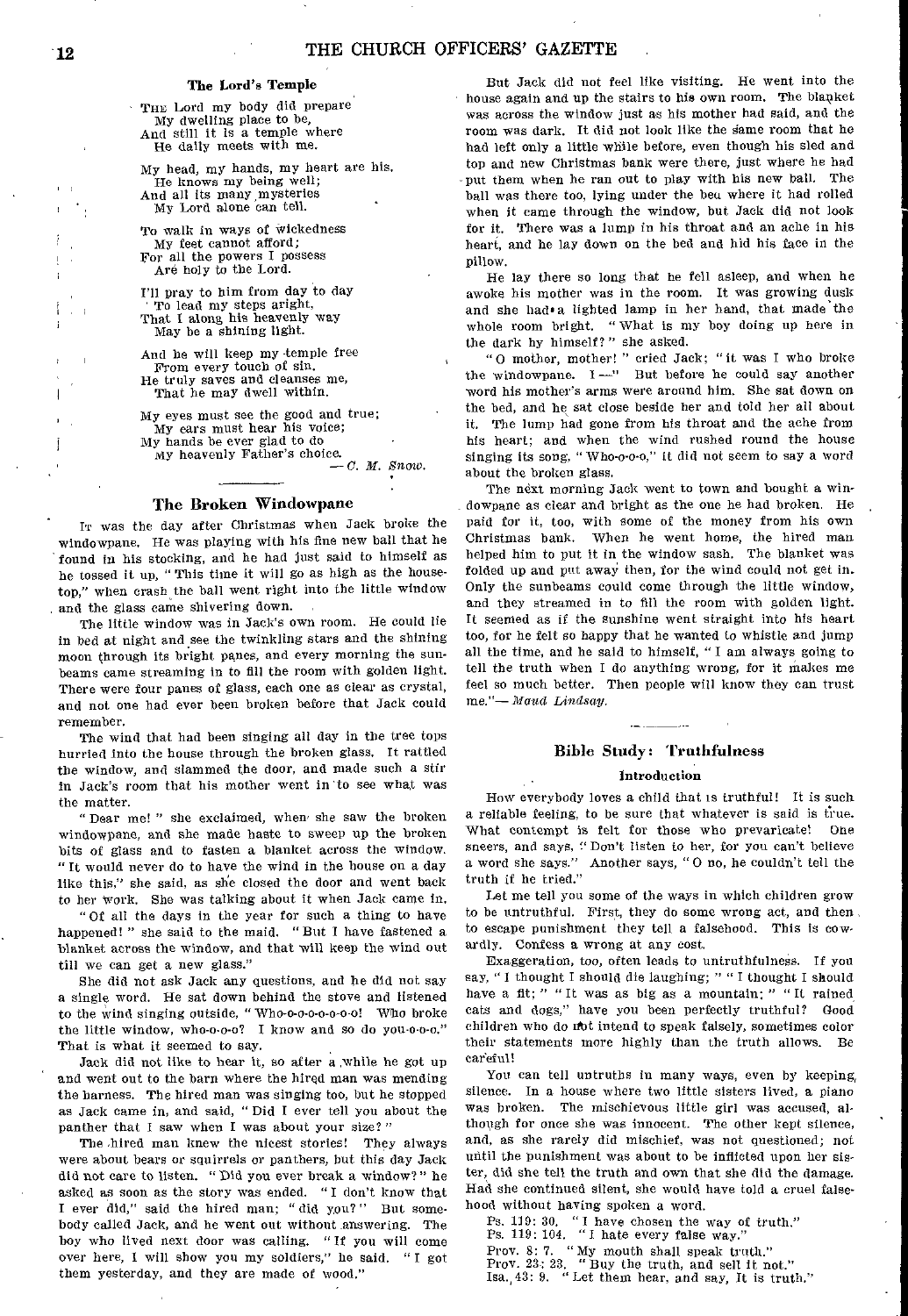Zech. 8: 16. "These are the things that ye shall do:<br>Speak ye every man the truth to his neighbor." John. 14: 6. " Jesus saith unto him, I am the way, and the, truth, and the life."

#### What Became of a Lie

" FIRST somebody told it, Then the room wouldn't hold it, So the busy tongues rolled it Till they got it outside; When the crowd came across it, And never once lost it, But tossed it and tossed it Till it grew long and wide.

"This lie brought forth others, Dark sisters and brothers, And fathers and mothers A terrible crew; And while headlong they hurried, The people they flurried, And troubled and worried, As lies always do."

## Prayer Meeting for Week Eading

#### December 28

*Subject: Retrospect and Prospect, Helpful Thought: "Brethren,. I count not myself to have apprehended: but this one thing I do, forgetting those things which are behind, and reaching forth unto• those things which are before, I press toward the mark for the prize of the high calling of God in Christ Jesus." Phil. 3: 13, 14.* 

#### Senior

Song: "Christ in Song," No, 476. Scripture Reading: Phil, 3: 18, 14. Prayer.

Talk: What of the Past? Recitation: The Threshold of the New Year

Talk: Facing the Future.

Social Service, Each to give some helpful thought, or relate a good experience of the past year, and to express some new determination for the future,

Song: "Christ in Song," No. 694.

#### Junior

Song: "A Little Light," "Christ in Song," No. 761,

Concert Recitation *of* Psalm 91.

Prayer by the leader, followed by the Lord's Prayer in unison.

Talk by the Superintendent: Taking God at His Word. Poem: A Message for the New Year, Report on the Junior Goal for 1918.

Dialogue: An Eleventh-Hour Reading Band.

Plans for the New Year. Offering. Closing Song.

#### Note for the Leaders

• This is an important meeting. Its results will depend on the amount of time spent in prayer and preparation. those who have the parts on the program will study and pray together, they can develop a brief, pointed presentation of the subject, making Philippians 3: 13, 14 the basis. Give plenty of time, for the testimony meeting, and in every way *possible* encourage freedom.

#### What of the Past?

#### Notes and *Suggestions*

It is well, on the voyage of life, frequently to take our bearings. A good time to do this is when the old year is *passing,* and we stand at the threshold of the new.

Our greatest problems are spiritual problems — those which have to do with character. After perhaps twenty-five years of preaching, the great apostle to the Gentiles was taking his bearings. He presents to us the ideal life, the perfect life in Christ. " He says frankly that he himself has not yet attained this sublime height, has not reached -the best. ' Not that I have already attained, or am already made perfect.' But this unattained life he does not regard as unattainable  $-$  he will come up to it sometime. press on.""

Then he says something about forgetting. Does he mean that we are absolutely to forget the past? Hardly. The past may be of great value to us. It depends entirely on how we consider it whether it brings us courage or despair. " Suck'out its wisdom, keep its lessons, utilize its experience, make of all those things elements of present power. But *forget* its septic qualities. Don't let the past unman you, benumb you with remorse, weaken you with self-contempt."

Life is a school. We make mistakes, but we should learn the cause and not repeat them. We should discover our weak points, and by the grace of the mighty Helper, make them our strong points. Thus we may make our mistakes rungs in the.ladder of progress.

Have you grown cold in Gbd's service? Do you see that it is because you neglected, Bible reading and secret prayer? Have you been overcome by a. besetting sin? Can you remember how, when you kept your Morning Watch with God, you had victory over that thing? Have you been attracted by the commercialism of the world? Do you see that it was because you had grown lax in the blessed work of soulwinning? Other failures may be mentioned, and the possible causes pointed out. Do you remember those times of greatest joy in the *service of* God? And the cause? Some remarkable victories, and how you gained them?

Forgetting! What shall we forget? *Surely* not the goodness of God, lest our love grow cold. Nor our own sinful past, lest we become proud. But we must not cling to our past and carry it with us. Old blessings will not suffice, and old sinning must be put away.

"Some people keep compassing regretfully the mountains of their one year's mistakes through all the following year. They do little but fret over their errors all the months which they ought to make bright with better things, nobler achievements, loftier attainments. But what good comes *of* it? Worry undoes no folly, corrects no mistakes, brings back nothing you have lost. A year of fretting sets you no farther forward. The best use you can possibly make of last year's blunders is to' forget them, and then from the experience get wisdom for this year. Remembering them, keeping them before you in painful regret, will only make you less strong for avoiding them hereafter."

" We should forget our hurts., There are hurts in every life. Somebody did you harm last year. Somebody was unkind to *you,* and left a sting in your memory. Somebody said something untrue about you, talked malignly of you, misrepresented you. You say you *cannot* forget these harts, these injuries, these,wrongs. But you would better. Do not cherish them. Only worse harm to you will come *from*  keeping them in your memory and thinking about them. Do not let them rankle in your heart. The Master forgot the *wrongs* and injuries done to him, and you have not suffered the one-thousandth part of the things he suffered in this way. He loved on *as if no wrong* had been done to him, ... But hurts forgotten in love become new adornments in the life. A tiny grain of sand in a pearl oyster makes a wound; but instead of running to a festering sore, the wound becomes a pearl. So a wrong, patiently endured, mastered by love, adds new beauty to the life.

" We should also forget our attainments, the things we have achieved, our successes. *Nothing* hampers and hinders a man more than thinking over the good or great things he has done in the past. . . . Each year must have its own adornments. However fine any past achievements of ours may have been, they should be forgotten and left behind. We are to go on to perfection, making every year better than the one before. Dissatisfaction with what we have done spurs us ever to greater things in the future."

And when we' have learned the lessons from our past sinning shall we not 'forget that, too? God remembers it against us no more, " Turn your penitence into consecration. Burn out'the shame of your past evil in the fires of love and new devotion," M. E. KERN,

Plan your programs at least two weeks ahead.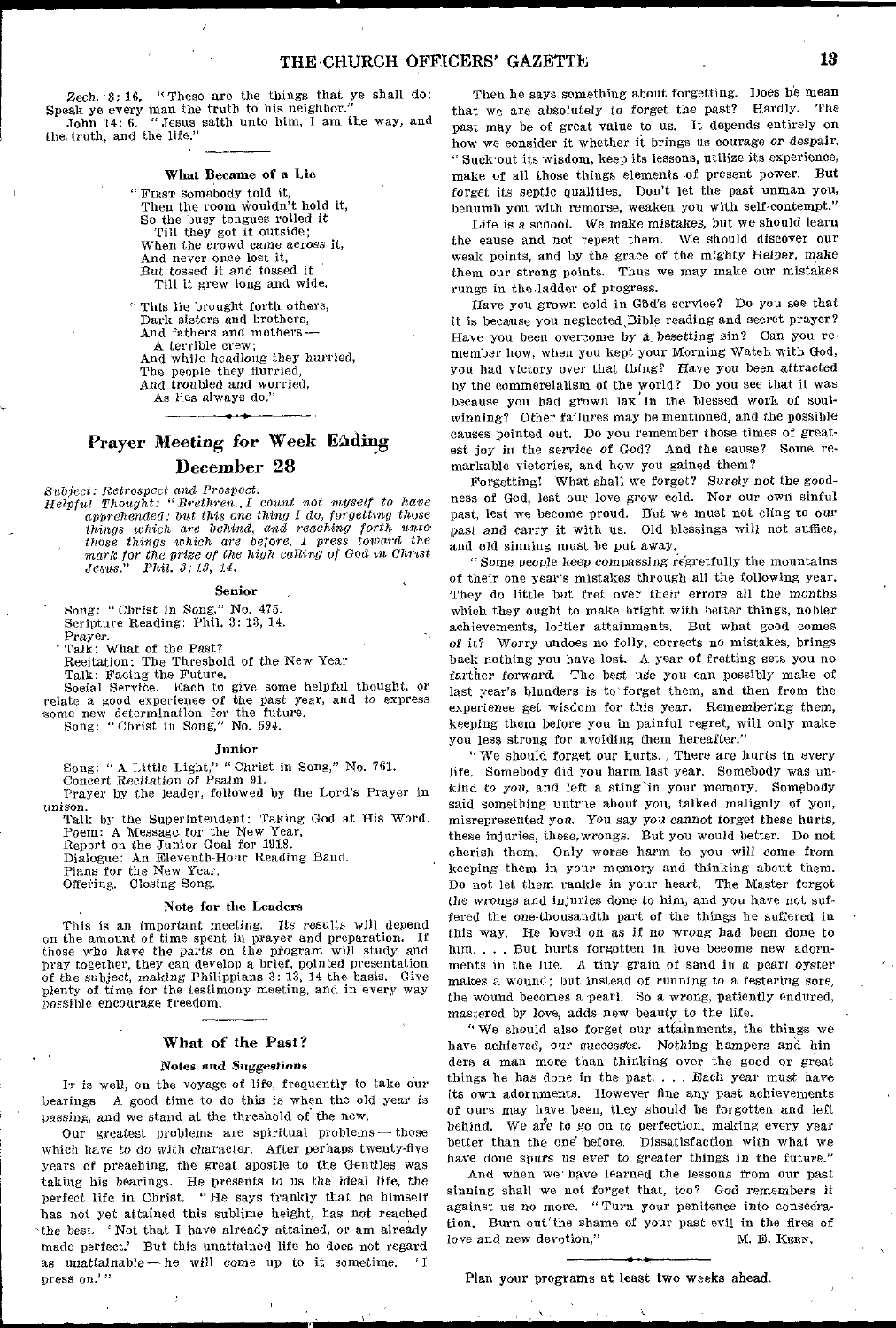#### **The Threshold of the New Year**

WE are standing on the threshold, we are in the opened door;

We are treading on a borderland we have never trod before; Another year is opening, and another year is gone,

**We** have passed the darkness of the night, we are in the early morn;

We have left the fields behind us o'er which we scattered seed;

We pass into the future which none of us can read. **The** corn among the weeds, the stones, the surface mold, **May** yield a partial harvest; we hope for sixtyfold.

Then hasten to fresh labor, to reap, to thresh, and sow, Then bid the New Year welcome, and let the Old Year go— Then gather all your vigor, press forward in the fight, And let this be your motto: "For God, and for the right." *—Selected.* 



#### Facing the Future

#### **Notes and Suggestions**

"REACHING forth, . I press toward the mark." Those words bristle with holy ambition. Paul was no go-easy-waittill-tomorrow fellow. He was determined to reach the goal — the highest goal ever set for man,

" Let us visit some great factory early in the morning. The fires are started; the steam is up, but the great engine and machinery about It stand motionless as chained giants. But presently the whistle's shrill note sounds, and the factory people come thronging in. Great wheels begin to revolve; machines are started; there is a deafening rattle, jar, and roar where a moment before all was lifeless and still. Why this great transformation? The engineer, down **in** the engine-room, has opened the steam valve which connects the boiler with the engine, which in turn is connected with the working machinery of the factory."

Has your Christian life been unsatisfactory? Then open the valve of faith, and the power of God will enter the heart and fill every faculty of the soul.<sup>'</sup> "As many as received him, to them gave he power, . . even to them that believe **on** his name" John **1:** 12.

Every Missionary Volunteer should realize as he faces **the** new year, that either victory or defeat awaits him, and that we cannot go on committing the same old sins, and living the same careless lives that many have lived, and expect the blessing'of God. And to more of us, perhaps, than we realize, the Lord is saying, "My child, this year you must learn to live the victorious Christian life; it is now or never."

But you cannot do this of yourselves. "You are weak in moral power, in slavery to doubt, and controlled by the habits of your life of sin. Your promises and resolutions are like ropes of sand. You cannot control your thoughts, your impulses, your affections. The knowledge of your broken promises and forfeited pledges weakens your confidence in your own sincerity, and causes you to feel that God cannot accept you.

"But you need not despair. What you need to under- -stand is the true force of the will. . . You cannot change your heart, you cannot of yourself give to God its affections; but yoti can *choose* to serve him,"

And having yielded yourself to him, you will make use of every means of grace which he has provided. Our Missionary Volunteer plans emphasize three essential things,-Bible study, prayer, and service.

Dwell upon the New Year's Resolve found ih. the Morning Watch Calendar, emphasizing especially the last part, which is a pledge to observe these three essentials to Christian living. Make a special point of the Bible Year, and endeavor to secure "enrolments to read the Bible through during 1919. Call' attention to the article in the *Instructor* of December 17, which gives a cut of the Pocket Testament League Card that President Wilson signed. Surely if a man with great world problems on his shoulders can make it the rule of his life to read a portion of Scripture every day, our Missionary Volunteers can all do it.

In an address to our youth, Mrs. E. G. White once said: In the early years of the third angel's message, many of the believers were young in years, but they learned to study God's Word with prayerful earnestness; and as they grew older, they became a mighty power for good. Their knowl, edge of the Scriptures enabled them to labor for souls in the days of their youth and early manhood. They did not think that because they were young, they could not understand God's Word. As they wrestled with difficult passages, and sought God for understanding, light shone forth from the sacred page, and the foundation of our faith was established in their hearts. Later, when these young men met every species of error, nothing could shake their confidence. They were anchored within the veil. Their faith in the Bible was substantiated by a personal knowledge of the One who inspired the Word."

Call to mind the previous three programs of this month and the precious lessons learned during the week of prayer, and you will surely be able to impress the young people with the importance of these three things,— Bible study, prayer, and service,-and get them all to sign the New Year's Resolve. M. E. KERN.

#### Taking God at His Word

In a certain factory, there was a rule that if anything went wrong with the threads in a machine, the operator was to call the foreman immediately. One day one of the women operators found that the threads were a little twisted,. but instead of calling the foreman, she tried to fix the machine herself. The threads grew more tangled, and she was unable to work the machine at all, so she was forced to summon the foreman. When he came he found that, by her meddling, a serious injury had been done to the machinery, and it took hours to get it in working order again. He took her to task, blaming the delay on her, and she answered, rather defiantly, " I did my best! "

"Your best! " responded the foreman quickly. "Your 'best was to call me! "

She had not obeyed the rules of the house, and she had not taken the foreman at his word. She feared that she would be blamed for tangling the threads in the first place, and so she made a bad matter worse by meddling.

You may have heard it said of a certain man, "His word is as good as his bond." That means that he does not need to be bound by contracts and legal documents, in order to live up to a bargain he has made. If he merely says, " **I**  will do thus and so," that is enough for any one who deals with him. Every one likes to transact business with a man, of that character, and everybody trusts him. Edward Payson Weston, the celebrated walker, once told of being offered \$10,000 to walk into Chicago ten minutes late, so that certain men could make money by gambling; but he refused, Such temptation often came to him, but he said if he had yielded to it, his physical strength would have been weakened, and his walking days ended. So he was trusted and believed in.

But there is another Word that is far above the word of any human being, no matter how trustworthy he is, and that is the Word of God. And yet sometimes people who trust their fellow men do not take their heavenly Father at his' word. When he says he will guard and protect us, he means it; when he says he will help us in trouble and difficulty, he means that, too. But very often we mistake the moaning of God's promises. A woman once said to her pastor that she would never trust God again because he had not given her a certain thing on which she had set her heart. That is as wrong and as foolish as it would be for a child to say, " I'll never trust my mother again because she did not give me that pretty red-hot poker to play with." , The child does not know the pain that would come from playing with a hot poker until he is older; and so, while we cannot always understand why God does not give us the things we want, a time will come when we shall see it was because of his love for us and his supreme wisdom.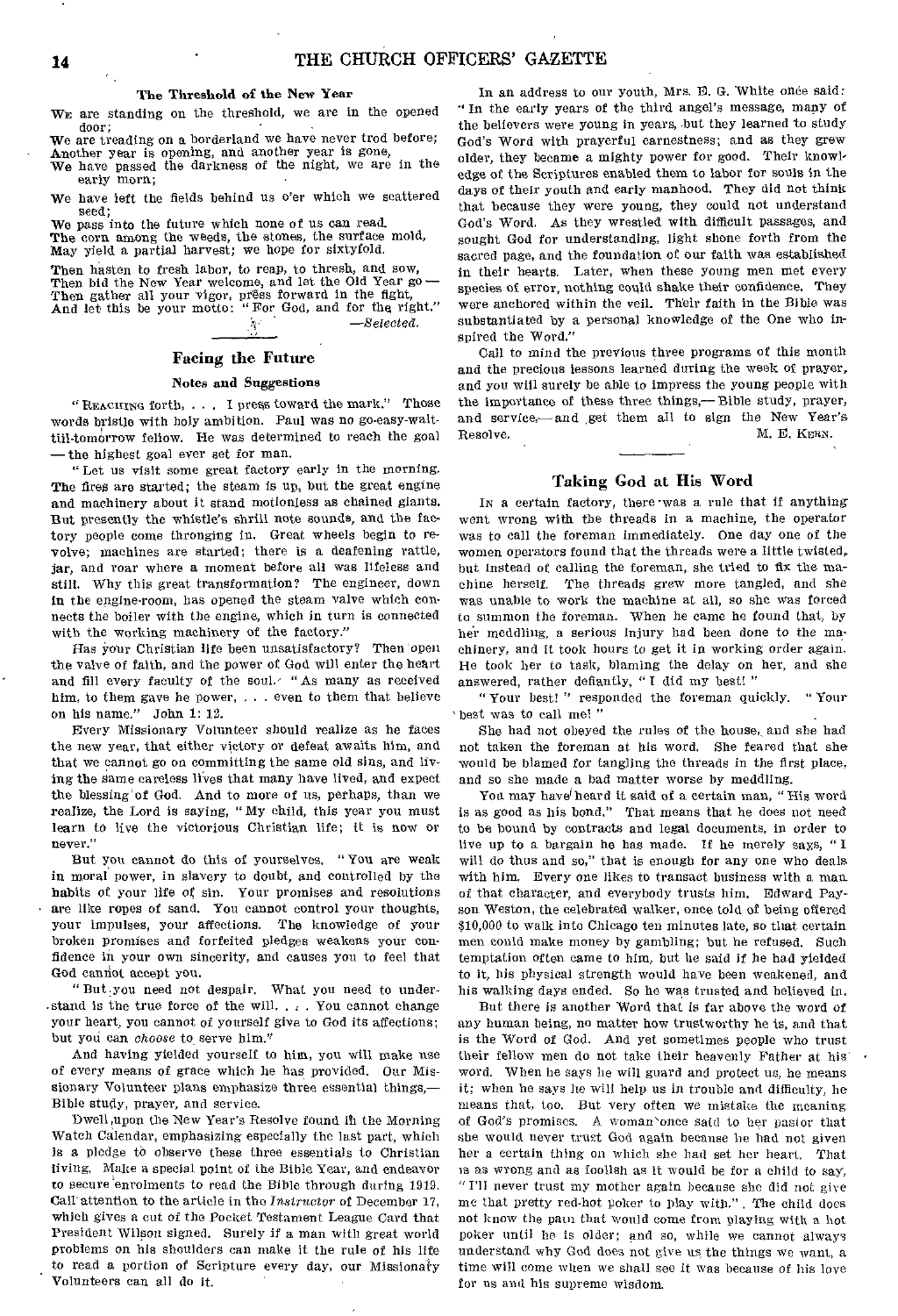We must hear God's word before we can trust it. A girl was calling her little sister, but the child kept her hands wer her ears, and as the other kept calling louder and louder, she finally *said,* "Don't call any louder. I can't hear you, anyway! " That is the way we sometimes act. We listen to God's voice when we want to listen, but we shut our ears when we don't want to hear him, Perhaps we are afraid to hear him; perhaps we only want to hear a part of what he says. For instance, we may be willing to hear the first part of this verse, but not the last part: "'All things work-together for good to them that love God." may be willing to, feel that God's care is about us, but not willing to do the things which prove our love for him.

Yet, after all, taking God at his word is a very easy and • a very comforting thing to do. Only believe him with all your heart, and if it seems hard to realize that he is full of love for you, think of the Lord when he was here on earth *among* men, and loving the children so that they flocked about him. That brings him closer than almost anything else you can do. God's promises are like an anchor that holds a ship steady in calm *or* storm—an anchor. that -never fails.— *Epworth Herald.* 

#### A, Message for the New Year

[It would be appropriate if the speaker carried an oldfashioned hourglass, or, possibly better, a banner with the number of the new year plainly marked upon it.]

> To every heart sore troubled I send this word of cheer: You are gaining on the journey, You are nearer by a year.

Twelve months of storm and sunshine, Twelve months *of* joy and gloom, Twelve months of work and waiting, Yet twelve months nearer home.

The far-off land is nearing The waves roll toward the shore; Behind, the distance lengthens, And shortens on before.

Each moment bears us onward; There is no time for tears; Work, live, be patient ever, Through the swift-passing years.

The "day-star is arising," Earth's *night is fading fast;*  0, live the new year, Christians, As if it were your last!

*— Mrs. H. F. Thomas.* 

#### An Eleventh-Hour Reading Band

#### (A Dialogue)

Dons: [Enters wearing hat and coat.] 0 Jessie, how can you *sit* there and read a stupid book, when you could just as well be out of doors this lovely snowy day?

JESSIE: It does look inviting out of doors [glancing out of the window]; but see here [holds up Reading Course book], I haven't a stupid book at all, but something that is ever so interesting. And besides having the fun of reading, I am keeping a promise to Miss Elliott.

DOBIS: A promise? What was it? -- that you would stay in the house every pleasant day that came along?

JESSIE: No, you tease! I signed one of those Reading Course enrolment blanks last *spring, promising* to complete this year's Reading Course before Jan. 1, 1919, and I have this one book yet to read. For some reason I left it till the last thing, and there are only three more days left till New 'Tear's! You see I'll have to hustle.

Donis: O dear! I wanted you to go for a walk with me today. What difference will it make whether or not you finish the book this year?

JESSIE: Just this difference: I want to help our society to reach its goal, and if I fail to finish my Reading Course, our society may fail on the goal. Besides, I promised; and if you promise a thing, and then don't keep your promise when you could just as well as not, it's really doing wrong. Didn't you start to take a Reading Course, too, Doris?

Dents: Yes, I did. But I had forgotten all about it. I have only one more book to read on one of the back courses. I think it's "Children's Missionary Story Sermons." But I never could finish it now.

JESSIE: Of course you could! Don't you remember how you used to read two or, three books a week from the library before we knew about the Reading Courses? *Having* vacation as we are having now, there is plenty of time. Come on, Doris, let's form an eleventh-hour reading band all our own, and each finish up the courses we're on before January 1. What do you say? Shall we go up to my room and begin right away?

Doors: All right. Won't Miss 'Elliott be pleased when we tell her we have each earned a certificate! I can just see her eyes sparkle now! Come on, let's get to work. [They go oil arm in arm.]

#### Help Cireu/ate 100,000

You can give many reasons why you should help circulate the 1919 Morning Watch Calendar. The texts are splendid. Every verse is a rare gem for memory's casket. The collection contains cheer *for* the downcast, *comfort for the* sorrowing, strength for the tempted, wisdom for the perplexed, And the verses are all drawn from the New Testament. that boys in the army and navy who may have only that portion of the Bible with them may enjoy the Morning Watch with us during 1919.

But have you seen the cover of the 1919 Morning Watch Calendar ? The front cover is Hoffman's picture of Christ in Gethsemane. I feel almost certain that when you see it you will say: "0, this is the most beautiful calendar we ever had!" I think so, too.

But it is because of the influence of pictures, I mention this one. It was a picture on the walls of a gallery that spoke to the heart of Zinzendorf, then a profligate young man. He cared nothing for God, nothing for religion, and was going down swiftly to ruin, But *that* picture of Christ caught his eye. He felt a tugging at his heart, and somehow he could not tear himself away until he had read in that picture the story of the cross, and found in Jesus a personal Saviour. The picture led him to Christ, and he became the consecrated *leader of the Moravian missionary* movement.

What may not the Morning Watch Calendar -- its beautiful picture and its splendid texts — do for young people during 1919 if we do our part in circulating it?

Surely we should work harder than ever to circulate a large number of Morning Watch Calendars. *Do you not think so?* What will your Missionary Volunteers do? How many will each take ? How many will use fifty each? How many will use more ? How many will 'use ten each? Remember this is good missionary work.

Send the *Morning Watch* Calendar to *friends for* New Year's.

Send the Calendar to soldiers and sailors you know, whether *they are* members *of* our church or not. Perhaps your conference secretary can arrange for you to send Calendars to boys in service whom you do not know.

*Give* the Calendar to persons *in* hospitals for Christmas or New Year's.

Cannot some copies of the Calendar be sent to jails and reformatories?

Give the Calendar to friends in young people's societies of other churches.

Give or sell the Calendar to persons you meet in house-tohouse work.

Of course *every* Missionary Volunteer— Senior and Junior — should have one.

Remember the Calendar will help save others. *It* is a silent soul-winner! How MANY OF THE 100,000 COPIES WILL YOUR SOCIETY CIRCULATE? Do your very best. Will you?

MATILDA ERICKSON.